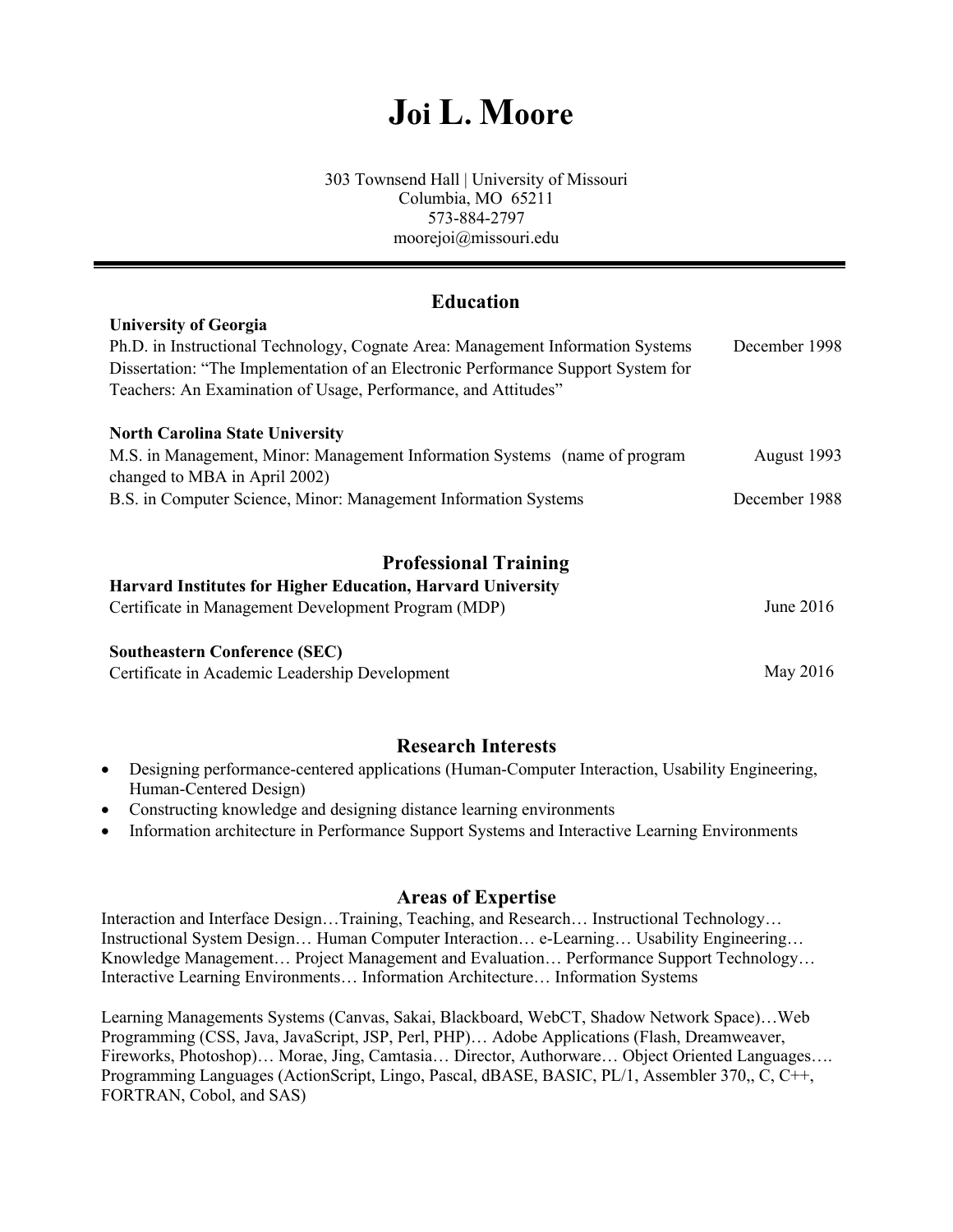## **Professional Experience**

#### **UNIVERSITY OF MISSOURI** – Columbia, MO - 1998 to present

**College of Education, Associate Dean for Engagement and Outreach –** August 2018 to present Key activities are to advance engagement with 8 outreach units through expanded and new partnerships, along with strategic opportunities and priorities for future development.

#### **School of Information Science & Learning Technologies (SISLT), iSchool at University of Missouri**

#### **Director** – December 2012 to August 2018

Key activities included managing academic programs, budgets, 24+ faculty and staff, and several enterprises focusing on research and technology support.

#### **Professor** – 2015 to present, **Associate Professor** - 2004 to 2015**, Assistant Professor -** 1998 to 2004

Key activities are to implement and publish research, teach graduate courses, advise masters and doctoral students. Course delivery methods are traditional face-to-face, online, and blended. Assisted with curriculum development for Training & Development focus area of Educational Technology master's degree. Accomplishments include:

- **Problem Analysis and usability evaluation for Information Experience Lab projects (http://ielab.missouri.edu)**: Affiliate faculty member
- **Developed and delivered Morae Application training in Usability Workshops**: Professional conferences and universities in Taiwan and China
- **Managed Collaborative Usability Research for E-Learning Course Improvement.**  Coordinated Global Partner Web Seminars for usability training and research. Partners included universities in Taiwan, Shanghai, and Thailand
- **Managed the evaluation team for Knowledge Integration for Technology in Education (KITE) project**, funded by the US Department of Education, Preparing Teachers for Tomorrow's Technology (PT3); Official grant role was Co-Principal Investigator and Internal Evaluator. Provided yearly evaluation reports.
- **Designed Technology Integration Learning Environment (TILE);** a set of E-Learning modules for teacher educators to implement in courses.

User Experience and Usability (UXU) Certificate Coordinator – 2018 to present Manage students enrolled in the certificate curriculum

#### **Director of Graduate Studies –** 2014 to 2016

Managed enrollment decisions, and monitored compliance with university policies and student progress

#### **Information Experience Lab (IE Lab) Faculty –** 2006 to present

Secure and implement client projects for usability engineering, and mentor graduate students.

#### **MU Institute for Data Science and Informatics Faculty Member** – 2011 to present

Serve on student committees and implement related research with core faculty.

#### **MU Black Studies Faculty Affiliate** – 2011 to present

Serve on student committees and implement related research with core faculty.

#### **Digital Media (ZONE) Manager** – 2006 to 2013

Managed graduate teaching assistants and curriculum for Digital Media online courses.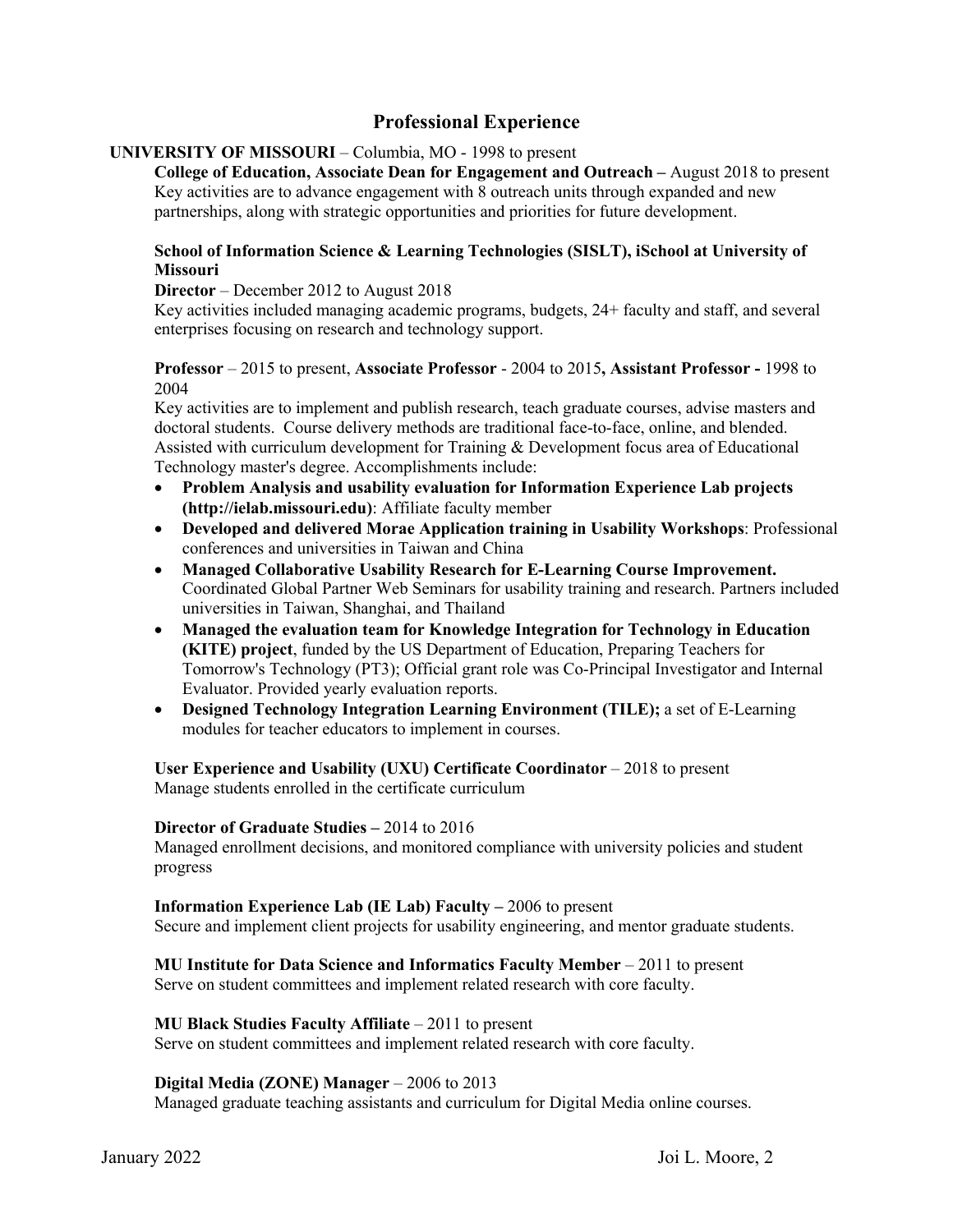## **Professional Experience**

#### **GEORGE MASON UNIVERSITY** – Fairfax, VA - 2005 to 2006

#### **Visiting Professor, College of Education and Human Development**

Taught online course for Instructional Design and developed partnerships with corporate and government agencies.

#### **UNIVERSITY OF GEORGIA** – Athens, GA - 1995 to 1998

**Instructor / Graduate Assistant, Department of Instructional Technology** - 1995 to 1998 Developed and implemented course material, lectures, and assessment for Basic Instructional Media and Introduction to Computing courses. The undergraduate courses introduced pre-service teachers to computer productivity tools and computer applications for incorporating technology into their instructional activities.

#### **SHAW UNIVERSITY** – Raleigh, NC - 1993 to 1995

#### **Faculty, Department of Computer Information Systems**

Taught undergraduate courses and advised students. Courses taught were: Introduction to Computers, C Programming Principles- Pascal, Database Management, Management Information Systems, and Compu Operating Systems.

#### **IBM** – Research Triangle Park, NC - 1992 to 1993

#### **Programmer**

Responsibilities included Functional Verification Testing within Virtual Telecommunications Method  $(V$ department. Activities required knowledge of PLS, Assembly 370, and IBM test environment.

#### **ANALYST INTERNATIONAL CORPORATION (AIC**) – Research Triangle Park, NC - 1991 to 1992 **System Consultant**

Provided support for NETCENTER graphic software that monitors a Systems Network Architecture network. In addition, coded and tested existing modules to correct errors. Activities required knowledge of NETVIEW, Assembly 370, C, and VTAM.

#### **AGS INFORMATION SERVICES** – Cary, NC - 1989 to 1991

#### **Analyst / Programmer**

Designed, programmed, and provided Functional Verification Testing for VTAM applications. Also wrote code for Transaction Processing Facility environment. Testing was performed in a SNA environment on IBM 3081 series with the use of an internally supported network simulator, NETSIM. Activities required knowledge of REXX, PLS, Assembly 370, and Bookmaster.

#### **IBM** – Research Triangle Park, NC - 1987 to 1988

#### **Programmer**

Investigated and resolved PC hardware and software problems. Provided software analysis of various PC tools, designed a knowledge base for an Expert System, and created graphic presentations using Drawmaster and Storyboard Plus.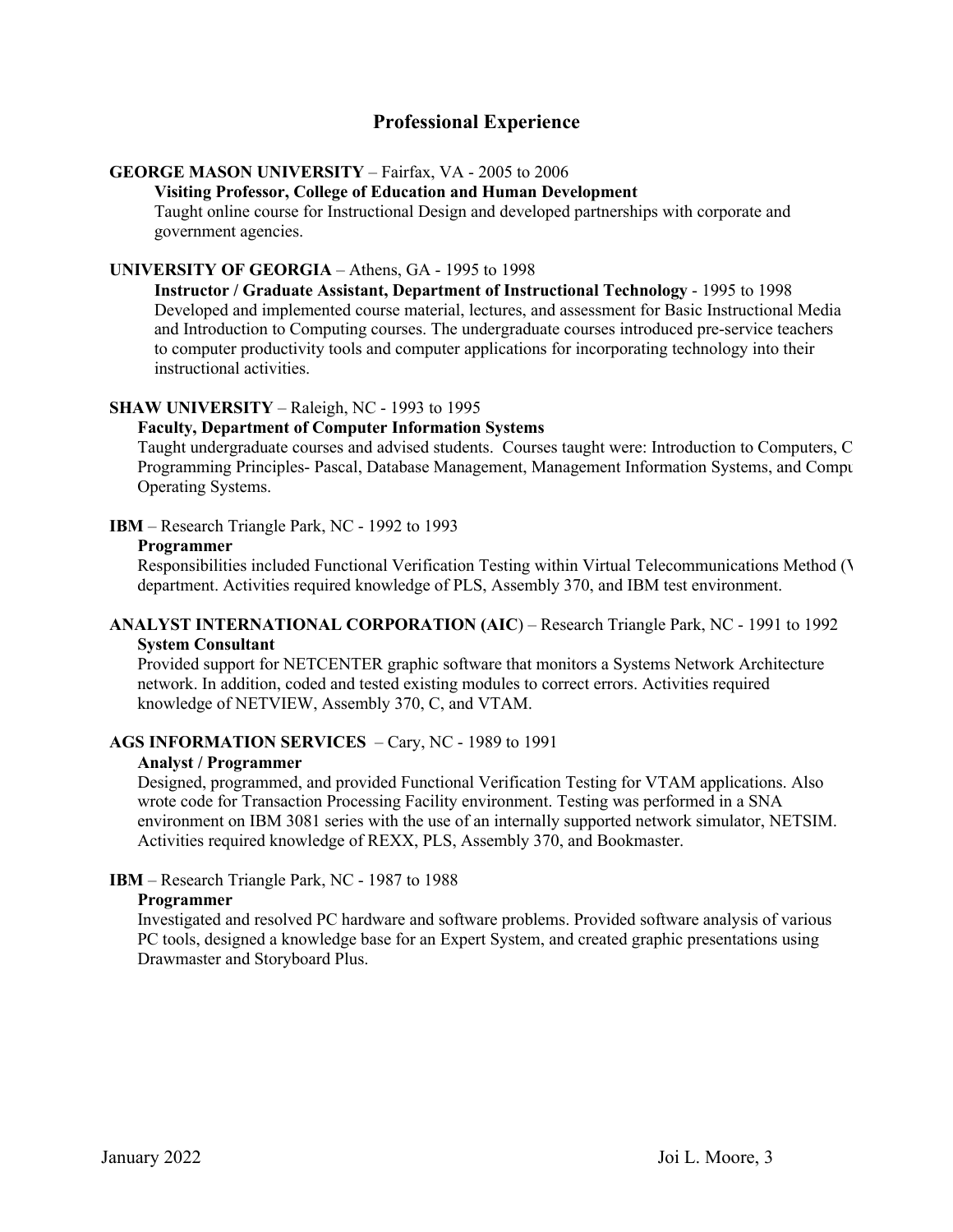#### **Refereed Journal Articles**

- Janke, I., Riedel, N., Singh, K., & Moore, J. (2021). Advancing Socio-Technical-Pedagogical Heuristics for the Usability Evaluation of Online Courses for Adult Learners. *Online Learning Journal*, *25*(4).
- Belden, J., Wegier, P., Patel, J., Hutson, A., Plaisant, C., Moore, J.L., Lowrance, N. Boren, S., & Koopman, R. J. (2019). Designing a Medication Timeline for Patients and Physicians. *Journal of the American Medical Informatics Association.* DOI*:* 10.1093/jamia/ocy143.
- Clarke, M.A., Moore, J. L., Steege, L.M., Koopman, R.J., Belden, J.L., Canfield, S.M., & Kim, M.S. (2018). Toward a patient centered ambulatory after-visit summary: Identifying primary care patients' information needs. *Informatics for Health and Social Care, 43*(3), 248-263
- Clarke, M., Moore, J. L., Steege, L., Koopman, R., Belden, J., Canfield, S., Meadows, S. E., Elliott, S. G., & Kim, M. (2016). Health information needs, sources, and barriers of primary care patients to achieve patient-centered care: a literature review. *Health Informatics Journal.* DOI: 10.1177/1460458215602939, 1-25.
- Koopman, R. J., Steege, L., Moore, J. L., Clarke, M.A., Canfield, S., Kim, M. S., & Belden, J. L. (2015). Physician Information Needs and EHRs: Time to re-Engineer the clinic note. *Journal of the American Board of Family Medicine, 28*(3), 316-323.
- Chen, H., Moore, J.L., & Chen, W. (2015). Understanding and Analyzing Learning Objects: A Foundation for Long-term Substantiality and Use for E-learning. *Knowledge Management & E-Learning: An International Journal, 7*(2), 153-169.
- Clarke, M., Steege, L., Moore, J. L., Koopman, R., Belden, J., & Kim, M (2014). Determining primary care physician information needs to inform ambulatory visit note display. *Applied Clinical Informatics,* 5, 169-190.
- Tawfik, A., Kochendorfer, K., Saparova, D., Al Ghenaimi, S., & Moore, J. (2014). I don't have time to dig back through this: The role of semantic search in supporting physician information seeking in an electronic health record. *Performance Improvement Quarterly, 26*(4), 75-91.
- Clarke, M., Belden, J., Koopman, R., Steege, L., Moore, J. L., Canfield, S. M., & Kim, M (2013). Information needs and information seeking behavior analysis of primary care physicians and nurses: A literature review. *Health Information and Libraries Journal, 30*(3), 178-190.
- Moore, J. L., Dickson-Deane, C., Galyen, K., Kumalasari, C., & Kwon, K. (2012). The ZONE learning community: Gaining knowledge through mentoring. *First Monday, 17*(9), Available: http://firstmonday.org/htbin/cgiwrap/bin/ojs/index.php/fm/article/viewArticle/3748/3317
- Tawfik, A., Moore, J. L., He, Z., Vo, N., & Wang, F. (2012). Human-computer interaction factors in designing educational video games. *Current Issues in Education, 15*(3), Available: http://cie.asu.edu/ojs/index.php/cieatasu/article/view/987
- Chen, W., Moore, J. L., & Vo, N. (2012). Formative evaluation with novice designers: Two case studies within an online multimedia development course. *International Journal of Instructional Media, 39*(2), 95-111.
- Koopman, R. J., Kochendorfer, K. M., Moore, J. L., Mehr, D. R., Yadamsuren, B., Coberly, J. S., Kruse, R. L., Wakefield, B. J., & Belden, J. L. (2011). A diabetes dashboard improves provider efficiency and accuracy in accessing data needed to provide high quality diabetes care. *Annals of Family Medicine, 9,* 398-405.
- Goggins, S., Schmidt, M., Guajardo, J., Moore, J. L. (2011). 3D virtual worlds: Assessing the experience and informing design. *International Journal of Social and Organizational Dynamics in Information Technology, 1*(1), 30-48.
- Moore, J. L., Dickson-Deane, C. & Galyen, K. (2011). E-Learning, online learning, and distance learning environments: Are they the same? *The Internet and Higher Education, 14,* 129-135.
- Nuankhieo, P., Ruzhitskaya, L., Moore, J. L., & Speck, A. (2008). Affordances of an astronomy laboratory simulation. *Academic Exchange Quarterly, 12*(4).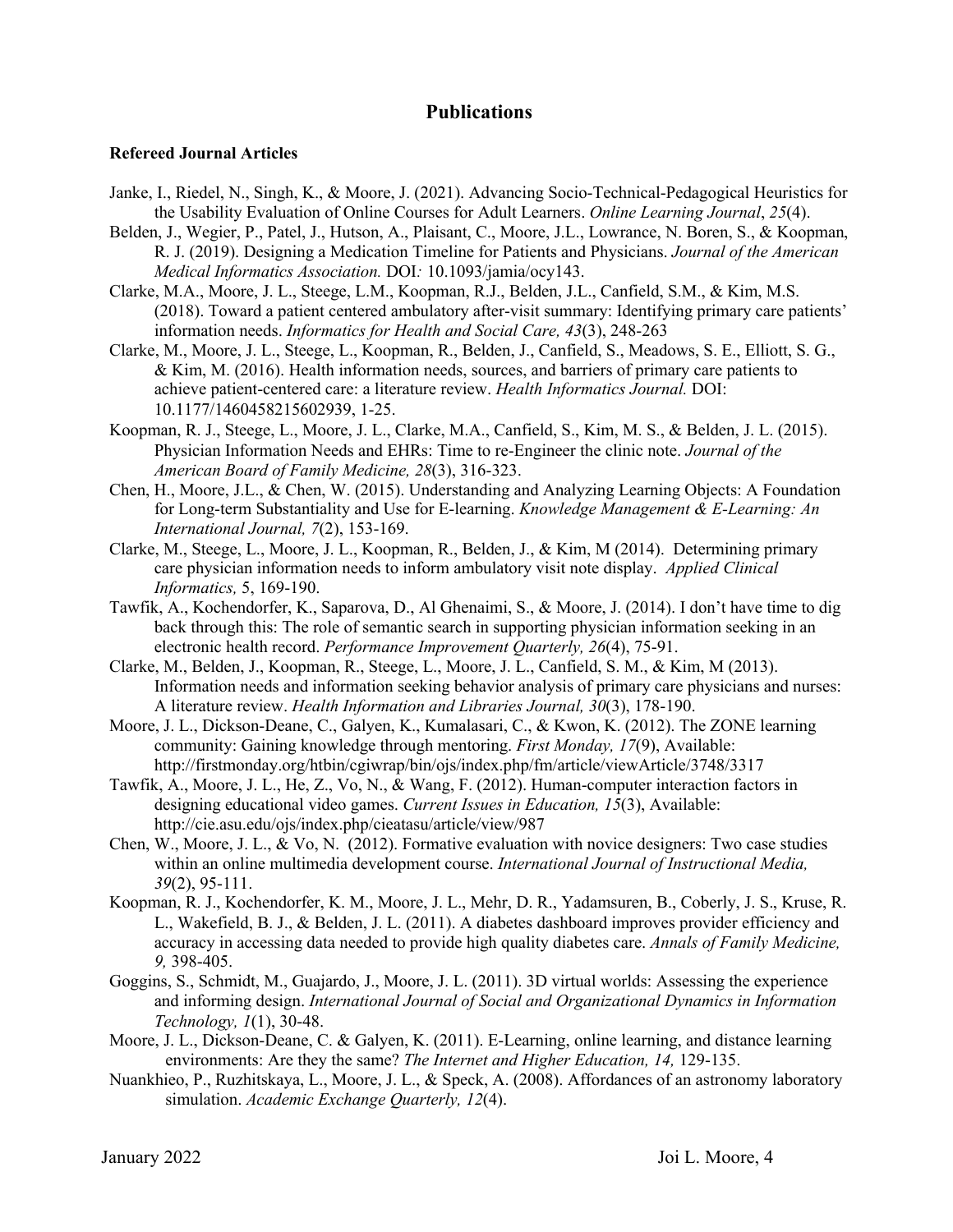- Lodree, A., Moore, J. L., & Gilbert, J. (2008). Utilizing animated agents and audio in web-based instruction for postsecondary mathematics. *i-manager's Journal of Educational Technology Special Issue Inquiry, 5*(1), 31-37
- Moore, J. L., Erdelez, S., & He, W. (2007). Usage of the search experience variable in information behavior research. *Journal of the American Society for Information Science and Technology, 58*(10), 1529-1546*.*
- Clark, K. & Moore, J. L. (2007). Introduction and Overview. Looking beyond the digital divide: Participation and opportunities with technology in education [Special Issue]. *Journal of Negro Education*, *6*(1), 1-4.
- Moore, J. L., Erdelez, S., & He, W. (2006). Retrieval from a case-based reasoning database. *Academic Exchange Quarterly, 10*(4).
- Moore, J. L., & Marra, R. M. (2005). A comparative analysis of online discussion participation protocols. *Journal of Research on Technology in Education, 38*(2)*,* 191-212.
- Kim, K. S. & Moore, J. L. (2005). Web-based learning: Factors affecting students' satisfaction and learning experiences. *First Monday, 10*(11). Available: http://www.firstmonday.org/issues/issue10\_11/kim/index.html
- Downing, R. E., Moore, J. L., & Brown, S. W. (2005). The effects and interaction of spatial visualization and domain expertise on information seeking. *Computers in Human Behavior, 21*(2), 195-209.
- Moore, J. L. (2004). Designing and implementing performance technology for teachers. *Canadian Journal of Learning and Technology, 30*(2), 93-111.
- Marra, R. M., Moore, J. L., & Klimczak, A. (2004). Content analysis of online discussion forums: A comparative analysis. *Educational Technology Research and Development, 52*(2).
- Wang, F., Moore, J. L., Wedman, J., & Shyu, C. (2003). Developing a case-based reasoning knowledge repository to support the technology integration community. *Educational Technology Research and Development, 51*(3), 45-62.
- Laffey, J. M., Espinosa, L., Moore, J., & Lodree, A. (2003). Supporting learning and behavior of young children: Computers in urban education. *Journal of Research on Technology in Education, 35*(4), 423-440.
- Howland, J., & Moore, J. L. (2002). Student perceptions as distance learners in Internet-based courses. *Distance Education, 23(*2), 183-195.
- Moore, J. L., Downing, R., & York, D. (2002). Organizing instructional content for Web-based courses. Does a single model exist? *Quarterly Review of Distance Education, 3*(3), 269-281.
- Moore, J. L., Laffey, J. M., Espinosa, L M., & Lodree, A.W. (2002). Bridging the digital divide for at-risk students: Lessons learned. *TechTrends, 46*(2), 5-9.
- Moore, J. L., & Orey, M. (2001). The implementation of an electronic performance support system for teachers: An examination of usage, performance, and attitudes. *Performance Improvement Quarterly, 14*(1), 26-56.
- Carter, B., Moore, J. L., & Amelung, C. (2000). Seeing is believing: Advanced visualization and the use of virtual reality in an African American literature course. *Consciousness, Literature and the Arts, 1(*3). Available: http://www.aber.ac.uk/tfts/journal/archive/seeing.html
- Moore, J. L., Orey, M. & Hardy, J. V. (2000). The development of an electronic performance support tool for teachers. *Journal of Technology and Teacher Education, 8*(1), 29-52.

#### **Books**

- Benson, A., Joseph, R., & Moore, J. L., (Eds.) (2017). *Culture, Learning and Technology: Research and Practice*. Routledge / Taylor & Francis.
- Belden, J., Patel, J., Lowrance, N., Plaisant, C., Koopman, R., Moore, J., Johnson, T. R., & Sonin, J. (2014) *Inspired EHRs: Designing for Clinicians*. Available: http://InspiredEHRs.com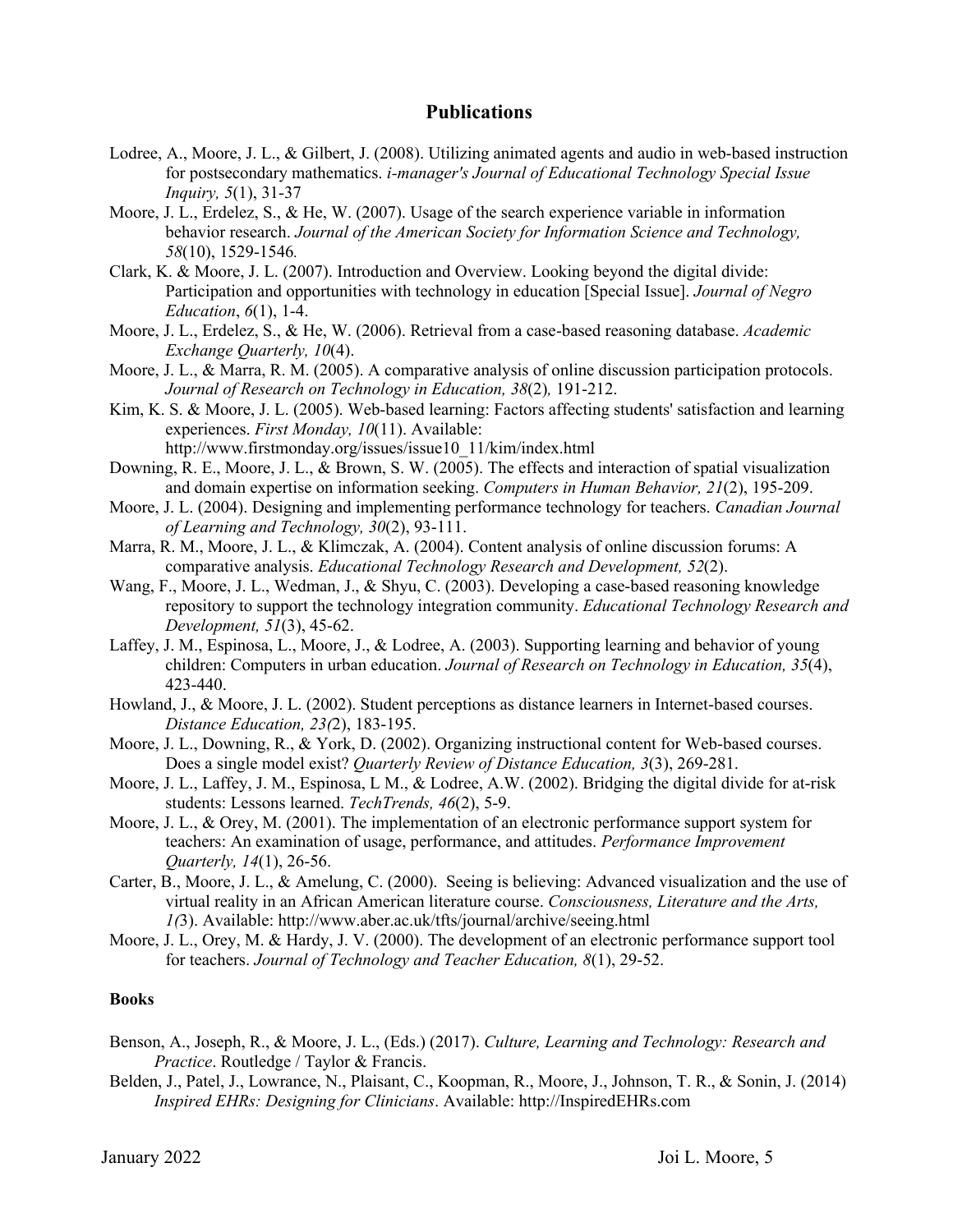- Benson, A., Moore, J. L., & Williams van Rooij, S. (Eds.) (2013). *Cases on educational technology planning, design and implementation: A project management perspective.* Hershey, Pennsylvania: IGI Global Publishers.
- Moore, J. L. & Benson, A. (Eds.) (2012). *International perspectives of distance learning in higher education*. InTech Publishers Available: http://www.intechopen.com/books/internationalperspectives-of-distance-learning-in-higher-education
- Jonassen, D. H., Howland, J., Moore, J., & Marra, R. M. (2003). *Learning to solve problems with technology: A constructivist approach*. 2nd ed. New Jersey: Merrill Prentice Hall.

#### **Book Chapters (\* Refereed)**

- Benson, A., Joseph, R., & Moore, J. L., (2017). Introduction to Culture, Learning and Technology. In A. Benson, R. Joseph, & J.L. Moore (Eds.) *Culture, Learning and Technology: Research and Practice*. Routledge / Taylor & Francis.
- \*Moore, J. L. (2016). Joi's Voice: The Lights Along My Path. In J. A. Donaldson (Ed.) *Women's Voices in the Field of Educational Technology: Our Journeys.* (pp. 131-136) Switzerland: Springer.
- Howland, J., Moore, J., & Caplow, J. (2015). Sizzling Innovation in Online Teaching and Design. In M. Orey (Ed.) *Educational Media and Technology Yearbook.* (pp. 55-67) Englewood, CO: Libraries Unlimited.
- Dickson-Deane, C., & Moore, J. L. (2015). Human-computer interaction. In M. Spector, T. Johnson, D. Ifenthaler, W. Savenye, & M. Wang. *Sage Encyclopedia of Educational Technology*. (pp. 351-354) Thousand Oaks, CA Sage Publications.
- \*Moore, J. L., Dickson-Deane, C., & Liu, M.Z. (2014). Designing CMS courses from a pedagogical usability perspective. In A. Benson, and D. Whitworth (Eds.) *Perspectives in Instructional Technology and Distance Education: Research on course management systems in higher education*. (pp. 143-169). Charlotte, NC: Information Age Publishing.
- \*Moore, J. L. & Dickson-Deane, C. (2014). Evaluating online courses: Seeking instruments and evaluator competencies. In A. Piña & A. Mizell (Eds.) *Real-life distance education: Case studies in practice.*  (pp. 267-282). Charlotte, NC: Information Age Publishing.
- \*Williams van Rooij, Moore, J. L., & S Benson, A. (2013). Project management of educational technology projects. In A. Benson, J.L. Moore, & S. Williams van Rooij, (Eds.) *Cases on educational technology planning, design and implementation: A project management perspective.* (pp. 1-10). Hershey, Pennsylvania: IGI Global Publishers.
- \*Tawfik, A., Belden, J., & Moore, J. L. (2013). Agile management of a mobile application development project for surgeon workflows. In A. Benson, J.L. Moore, & S. Williams van Rooij (Eds.) *Cases on educational technology planning, design and implementation: A project management perspective.*  (pp. 252-273). Hershey, Pennsylvania: IGI Global Publishers.
- Goggins, S., Schmidt, M., Guajardo, J., & Moore, J. (2013). 3D virtual worlds: Assessing the experience and informing design. In M. Dawn (Ed.), *Integrations of technology utilization and social dynamics in organizations* (pp. 194-213). IGI Global: Hershey, PA.
- Benson, A., Moore, J. L., Norfles, N., & Starkey, C. (2012). Distance learning and the low-income student. In J.L. Moore & A. Benson (Eds.) *International perspectives of distance learning in higher education*. (pp. 273-296) InTech Publishers.
- Moore, J. L., & Benson, A. (2012). Preface. In J. L. Moore & A. Benson (Eds.) *International perspectives of distance learning in higher education*. (pp. IX - XI) InTech Publishers.
- \*Yadamsuren, B., Paul, A., Erdelez, S., & Moore, J. L. (2010). Multiple-user simultaneous testing: A comparison of two methods. In T. Spiliotopoulos, P. Papadopoulou, D. Martakos, & G. Kourourpetroglou (Eds.) *Integrating usability engineering for designing the web experience: methodologies and principles*. (pp. 345-356). Hershey, PA: IGI Global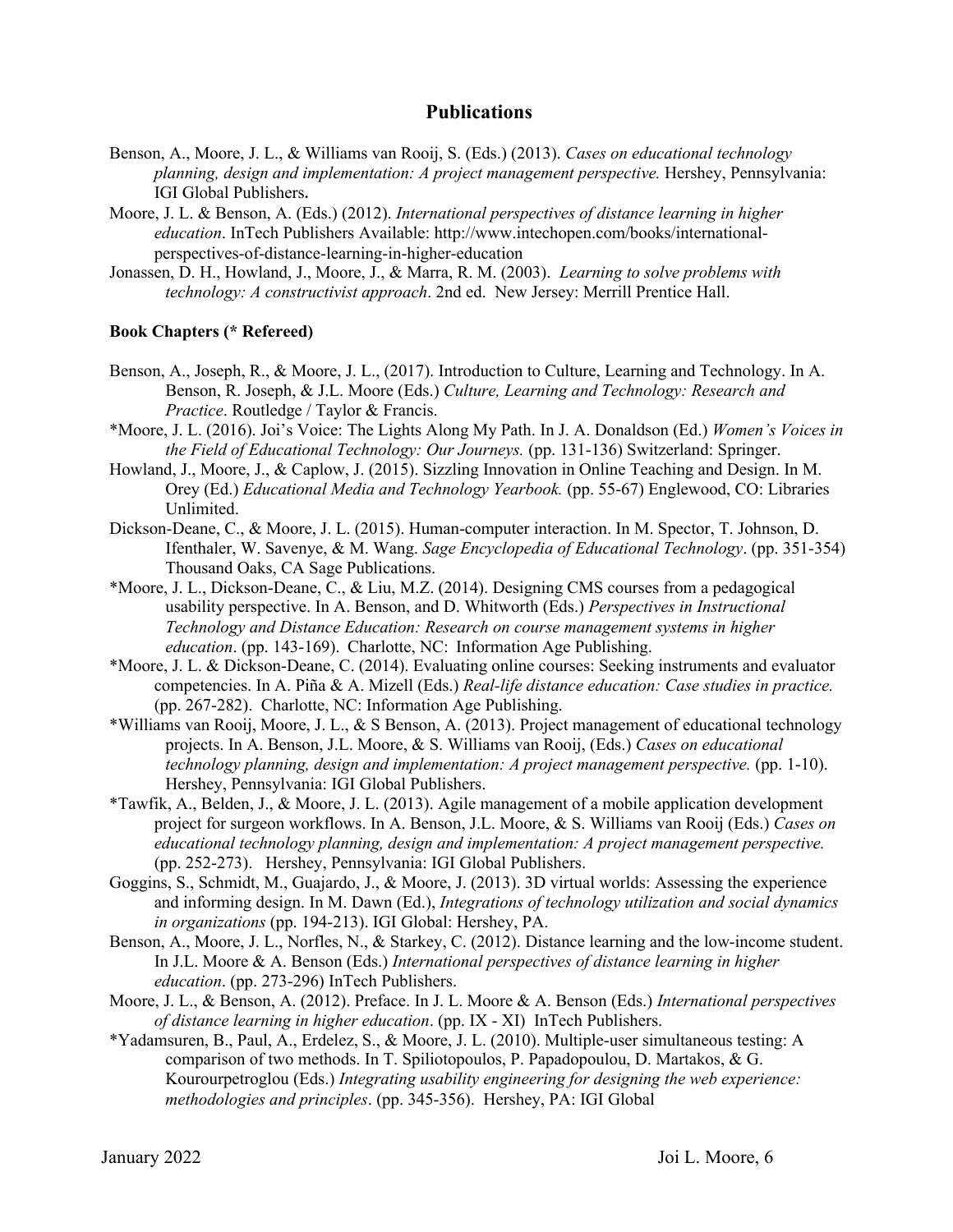- Moore, J. L., Downing, R., & York, D. (2009- Reprint). Organizing instructional content for web-based courses. Does a single model exist? In A. Orellana, T. L. Hudgins, & M. Simonson (Eds.) *The perfect online course: Best practices for designing and teaching*. (pp. 341-358). Charlotte, NC: Information Age Publishing.
- \*Kim, K., & Moore, J. L. (2009) Task oriented information organization and retrieval in online learning. In P. L. Rogers, G. A. Berg, J. V. Boettcher, C. Howard, L. Justice, & K. Schenk (Eds.) *Encyclopedia of distance learning,* 2nd Edition, (pp. 2023-2031) Hershey, PA: IGI Global
- Moore, J. L., Kim, K. S., & Esser, L. (2002). Aiming for effective student learning in web-based courses: Insights from student experiences. In M. A. Fitzgerald, M. Orey, & R. M. Branch (Eds.), *Educational media and technology yearbook* (Vol 27, pp. 204-208). Englewood, CO: Libraries Unlimited.

#### **Peer Reviewed Papers in Conference Proceedings**

- Urban, A. Hewitt, C. Moore, J. (2019). Fake it to make it, media literacy, and persuasive design: Using the functional triad as a tool for investigating persuasive elements in a fake news simulator. Proceedings of the Association for Information Science & Technology.
- Clarke, M. A., Steege, L. M., Moore, J. L., Belden, J. L., Koopman, R. J., & Kim, M. S. (2013). Addressing Human Computer Interaction Issues of Electronic Health Record in Clinical Encounters. In A. Marcus (Ed.) *Design, User Experience, and Usability. Health, Learning, Playing, Cultural, and Cross-Cultural User Experience* (pp. 381-390). Springer Berlin Heidelberg.
- Kueker, D., Koopman, R.J., McElroy, J., Moore, J.L. (2012). Evaluation of Persuasive Design Features in a Prototype of a Tobacco Cessation Website. In E.L. Ragnemalm & M. Bang (Eds.) *Persuasive Technology: Design for Health and Safety: 7th International Conference on Persuasive Technology, PERSUASIVE 2012,* June 6-8, Adjunct Proceedings*.* (pp. 17-20). Linkoping, Sweden.
- Tawfik, A., Kochendorfer, K., Saparova, D., Al Ghenaimi, S., & Moore, J. L. (2011). Using Semantic Search to Reduce Cognitive Load in an Electronic Health Record. Proceedings of the *IEEE 13th International Conference on e-Health Networking, Applications and Services*, Columbia, MO., pp. 181-184
- Goggins, S. P., Schmidt, M., Guajardo, J., & Moore, J. (2010). Assessing Multiple Perspectives in Three Dimensional Virtual Worlds: Eye Tracking and All Views Qualitative Analysis (AVQA), *Hawaii International Conference on System Sciences*, pp. 1-10, 2010 43rd Hawaii International Conference on System Sciences, Koloa, Kauai, Hawaii.
- Moore, J. L., Dickson-Deane, C., Galyen, K., & Chen, H. (2009). Refining an e-course usability evaluation tool. Proceedings of the *Ed-Media 2009 World Conference on Educational Multimedia, Hypermedia & Telecommunications*. Honolulu, Hawaii.
- Chen, H, Moore, J. L., Chen, W., & Kulp, G. (2009). The Use of Media Objects in E-learning: A Genre Analysis of Eight Online Boating Education Websites. Proceedings of the *Ed-Media 2009 World Conference on Educational Multimedia, Hypermedia & Telecommunications*. Honolulu, Hawaii. [Refereed]
- Galyen, K., Dickson-Deane, C., Moore, J. L., Chen, W., & Vo, N. (2009). Usability Evaluation of a Nuclear Math and Theory Online Learning Environment. Proceedings of the *Ed-Media 2009 World Conference on Educational Multimedia, Hypermedia & Telecommunications*. Honolulu, Hawaii.
- Chen, H, Moore, J. L., & Chen, W. (2009). A genre analysis of media objects on E-learning: A survey of six online boating instruction websites. Proceedings of the *American Society for Information Science and Technology,* 46(1), pp. 1–5.
- Guo, Yuqing, Wang, J., Moore, J., Liu, Mingzhuo, Chen, Hsin-Liang. (2009). A case study of usability testing on an asynchronous e-Learning platform. Pervasive Computer (JCPS), *2009 Joint Conferences*, Taipei.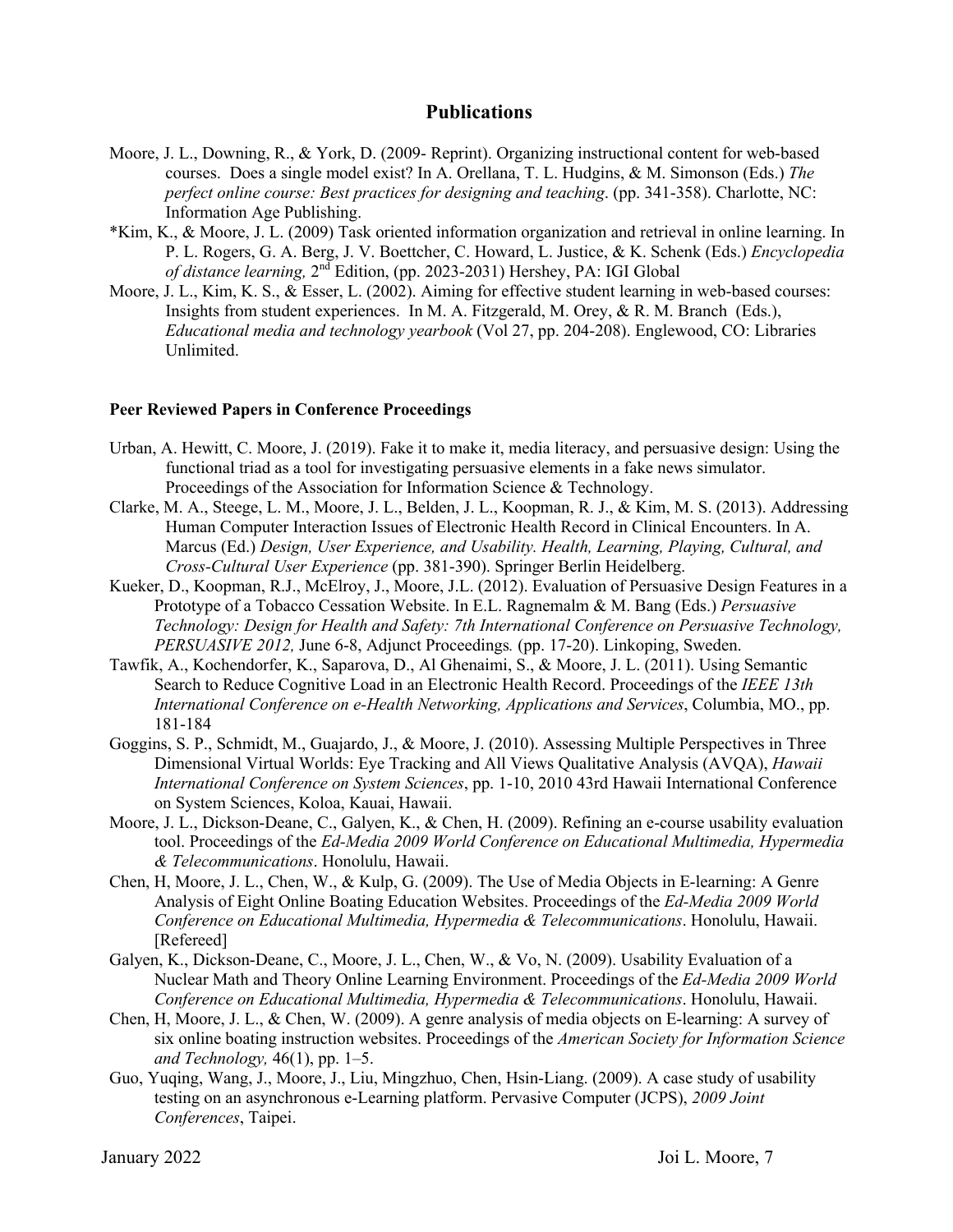- Moore, J. L., Dickson-Deane, C., Galyen, K., Vo, N. & Charoentham, M. (2008). ELearning Usability Instruments What is being Evaluated? Proceedings of the *E-Learn 2008--World Conference on E-Learning in Corporate, Government, Healthcare, and Higher Education*, Las Vegas, NV.
- Moore, J. L., & Erdelez, S. (2006). An examination of the search experience variable in information behavior research. Business Education and Computer Information Systems Research SIG Proceedings of the *American Educational Research Association Conference*, San Francisco, CA.
- Moore, J., Means, T., & Kim, B. (2004). Applying case-based reasoning principles within a technology integration learning environment. Proceedings of the *Society for Information Technology & Teacher Education International Conference*, Atlanta, GA. 2004(1), 2634-2635.
- Cernusca, D., Wedman, J., Shyu, C.R., Moore, J., He, W., Harnsomburana, J., Means, T., Hsieh, H.C., Strobel, J., Wang, F.K. & Jonassen, D.H. (2002). Learning to Integrate Technology in the Classroom: A Case-Based Reasoning Approach. In P. Barker & S. Rebelsky (Eds.), Proceedings of *World Conference on Educational Multimedia, Hypermedia and Telecommunications 2002* (p. 1878-1879). Chesapeake, VA: AACE. Retrieved from http://www.editlib.org/p/10179.
- Salley, S., & Moore, J. L. (2000). Contextual Consideration for Teaching Online at the Postsecondary Level. *Association for Educational Communications and Technology (AECT) Conference Proceedings*, Denver, Colorado.
- Howland, J., Wedman, J. & Moore, J. (1999). Developing a Network Community for Teachers to Share Technology Integration Ideas. In B. Collis & R. Oliver (Eds.), Proceedings of *World Conference on Educational Multimedia, Hypermedia and Telecommunications* 1999 (p. 1525). Chesapeake, VA: AACE.
- Luke, N., Moore, J., & Sawyer, S. (1998). Authentic approaches to encourage technology-using teachers. In S. McNeil, J.D. Price, S. Boger-Mchall, B. Robin, & J. Willis (Eds.), *Technology and Teacher Education Annual*, (pp. 56-59). Charlottesville, VA: Association for the Advancement of Computing in Education.

Reprinted in CSS Journal: *Computers in the Social Studies*, [Online] 6(4). Available: http://www.cssjournal.com

#### **Non-Refereed Articles and Technical Reports**

- Clarke M, Steege L, Moore J, Belden J, Koopman R, Kim M, Marcus A. (2013). Addressing Human Computer Interaction Issues of Electronic Health Record in Clinical Encounters. In: Marcus A, editor. DUXU: Design, User Experience, and Usability. Health, Learning, Playing, Cultural, and Cross-Cultural User Experience pp 381-39. International Conference of Design, User Experience, and Usability; 2013; Lecture Notes in Computer Science, vol 8013: Springer, Berlin, Heidelberg. DOI: 10.1007/978-3-642-39241-2 42; c2013.
- Moore, J. (2011). Facilitating Systematic Evaluation Activities. AEA365 | A Tip-a-Day by and for Evaluators. Available: http://aea365.org/blog/?s=joi+moore&submit=Go
- Moore, J.L., Chen, H., Chen, W., & Washburn, M. (2010). NASBLA. Information Experience Lab Report. University of Missouri.
- Moore, J. L., Current, N., Tawfik, A., Wang, J., & Wang, X. (2009). International Society for Performance Improvement (ISPI). Information Experience Lab Report. University of Missouri.
- Moore, J. L. (2009). AECT Convention, Orlando, Florida 2008 Report: Training and Performance Division. *TechTrends, 53*(1), 42-43.
- Moore, J. L., Yadamsuren, B., Liu, Y., Al Ghenaimi, S., Paul, A., & Wang, Z. (2008). Family and Community Medicine. Information Experience Lab Report. University of Missouri.
- Moore, J. L. (2005). AECT Leadership and Technology Convention, Chicago, Illinois: Division Reports Minorities in Media. *TechTrends, 49* (1), 54.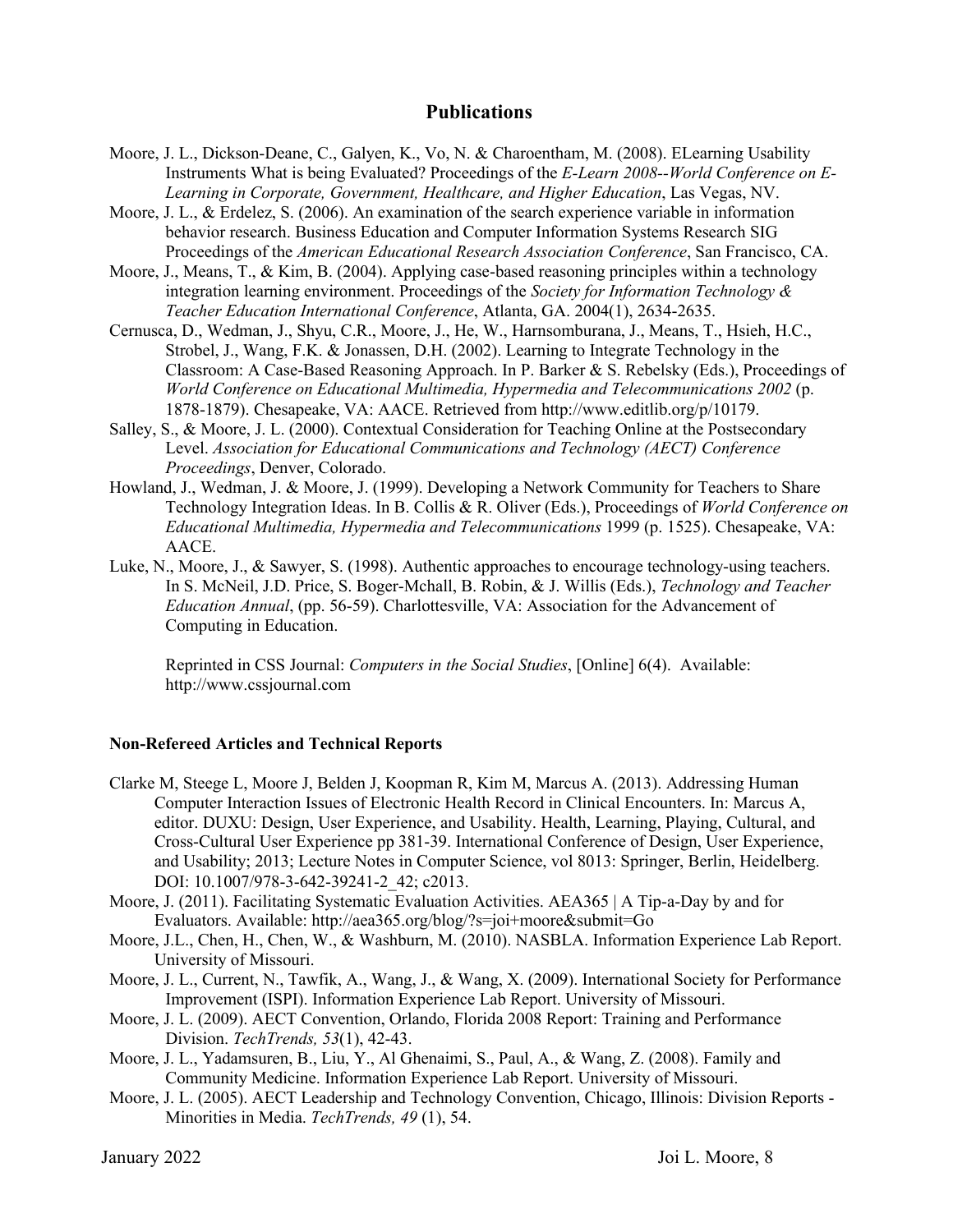Moore, J. L. (2004). Anaheim 2003 Division Reports: Minorities in Media. *TechTrends, 48* (1), 62-63.

- Moore, J. L. (2004). Knowledge Integration for Technology in Education: Year 3 Evaluation Report. Technical Report for Preparing Tomorrow's Teachers to Use Technology Program (PT3) Grant, US Department of Education.
- Moore, J. L. (2003). Knowledge Integration for Technology in Education: Year 2 Evaluation Report. Technical Report for Preparing Tomorrow's Teachers to Use Technology Program (PT3) Grant, US Department of Education.
- Moore, J. L. (2002). Knowledge Integration for Technology in Education: Year 1 Evaluation Report. Technical Report for Preparing Tomorrow's Teachers to Use Technology Program (PT3) Grant, US Department of Education.
- Moore, J. L. (2000). [Review of The Net Effect: School Library Media Centers & the Internet by Lyn Hay and James Henri, Maryland: Scarecrow Press, 1999, 308 pages.] In *Journal of Education for Library and Information Science, 41*(3), 250-252.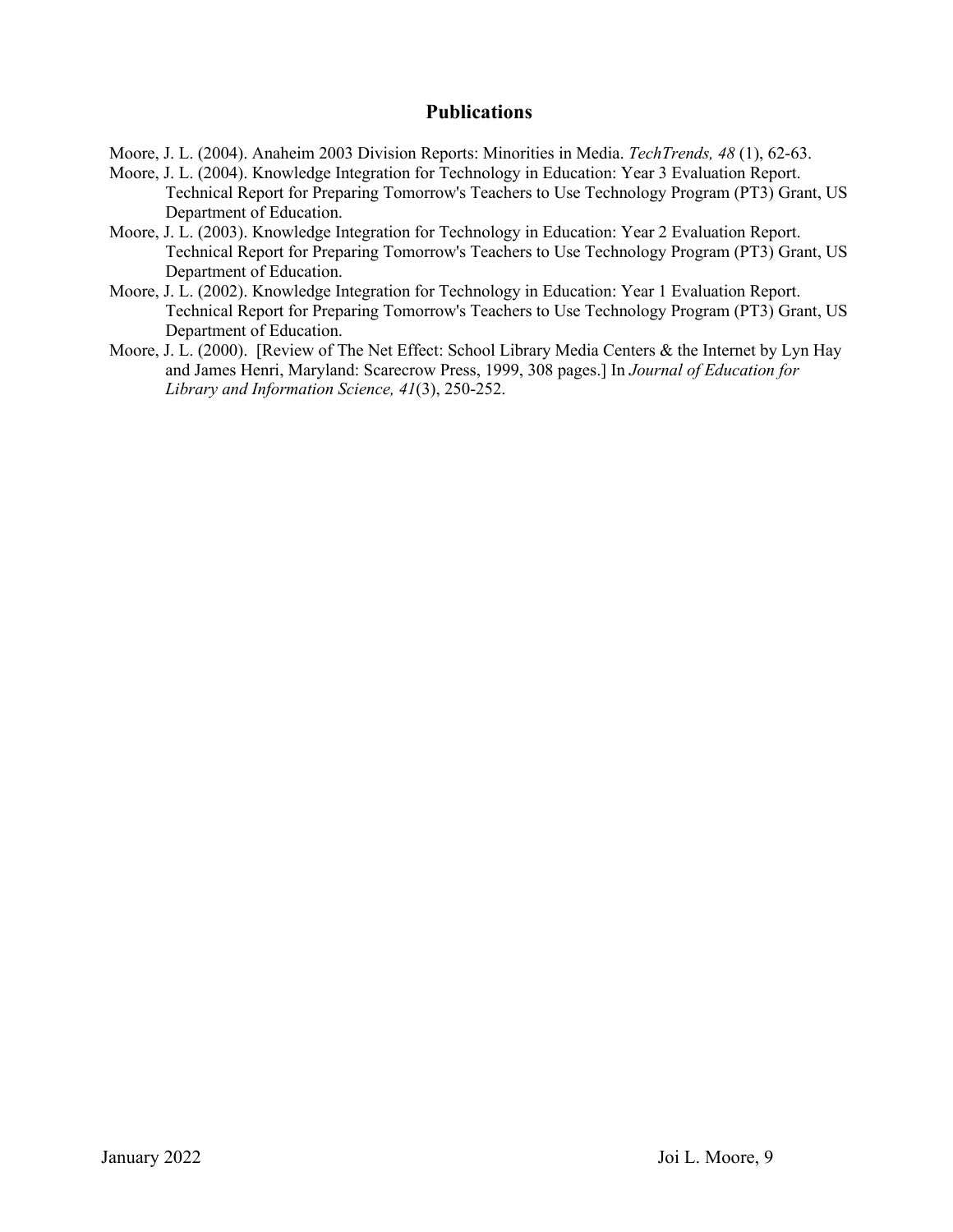## **Presentations**

#### **National / International**

- Moore, J., Young, P., Moore, S., Romero-Hall, E., Vasconcelos, L., Greenhalgh, S., & Reys, D.,
- (2021, November). The Great Debate. Association for Educational Communications & Technology International Convention (AECT), Chicago. [National Conference - Refereed]
- Brill, J., Curry, J., Glazewski, K., Graham, C., Ifenthaler, D. &, Moore, J. (2021, November). Transitioning from Faculty to Leadership: A Mid-Career Panel. In. A. Walker (Chair), Association for Educational Communications & Technology International Convention (AECT), Chicago. [National Conference - Refereed]
- Keuker, D., & Moore, J. (2020, November). Getting a Full View: Using Instructional Efficiency to Provide a Multi-dimensional Analysis of Learning Systems. Association of Educational Communications & Technology (AECT), Virtual. [National Conference - Refereed]
- Jones, M., Lockee, B., Reeves, T., Benson, A., & Moore, J. (2020, November). What's That Again Professor? Translating Your Research for the Public. Association of Educational Communications & Technology (AECT), Virtual. [National Conference - Refereed]
- Reeves, T., Kowch, E., Lockee, B., Moore, J., & Curry, J. (2019, October). GSA: What is the Future of our Field? Association of Educational Communications & Technology (AECT), Las Vegas, NV. [National Conference - Refereed]
- Moore, J., Aldemir, T., Veletsianos, G., Kimmons, R., Dousay, T., Lowenthal, P., Simunich, B., Grincewicz, A. M., Lubin, I. (2019, October). CLT Awards Winners' Panel. Association of Educational Communications & Technology (AECT), Las Vegas, NV. [National Conference - Refereed]
- Moore, J.L., (2018, October)*.* The Black Panther Effect: Using Culture in Media to Empower and Teach Students of Color. McJulien Lecture. Association of Educational Communications & Technology (AECT), Kansas City, KS. [National Conference - Refereed]
- Wegier, P., Patel, J, Plaisant ,C., Koopman, R.J., Moore, J., Lowrance, N., Belden, J.L. (2018, October). Designing a medication timeline for patients and physicians to visualize polypharmacy. Poster presented at: 40th meeting of the Society for Medical Decision Making, Montreal, Quebec. [National Conference - Refereed]
- Subramony, D., Benson, A., & Moore, J. (2017, November). Documenting the Contributions, Impact and Legacy of Minorities in Media. Association of Educational Communications & Technology (AECT), Jacksonville, FL. [National Conference - Refereed]
- Benson, A., Joseph, R., & Moore, J. (2017, November). Panel: Culture, Learning and Technology-Routledge Publications Book Previews. Association of Educational Communications & Technology (AECT), Jacksonville, FL. [National Conference - Refereed]
- Moore, J., Bradshaw, A., Dickson-Deane, D., & Benson, A. (2016, October). Technologies and Training Practices that impact Cultural Competencies and Diversity in Academia. Association of Educational Communications & Technology (AECT), Las Vegas, NV. [National Conference - Refereed]
- Dickson-Deane, C., Johari, A., Thomas, M., Moore, J., & Bass-Flimmons, E. (2016, October). Testing Your Research Idea-Panel 2. Association of Educational Communications & Technology (AECT), Las Vegas, NV. [National Conference - Refereed]
- Benson, A., Joseph, R., & Moore. J. (2016, October). Culture, Learning and Technology: The Book. Association of Educational Communications & Technology (AECT), Las Vegas, NV. [National Conference - Refereed]
- Bradshaw, A., Moore, J., & Joseph, R. (2015, November). The McJulien Scholar's Panel: Diverse Voices in Educational Technology. Association of Educational Communications & Technology (AECT), Indianapolis, IN. [National Conference - Refereed]
- Dickson-Deane, C., & Moore, J. (2014, November). How do you evaluate your pedagogical usability?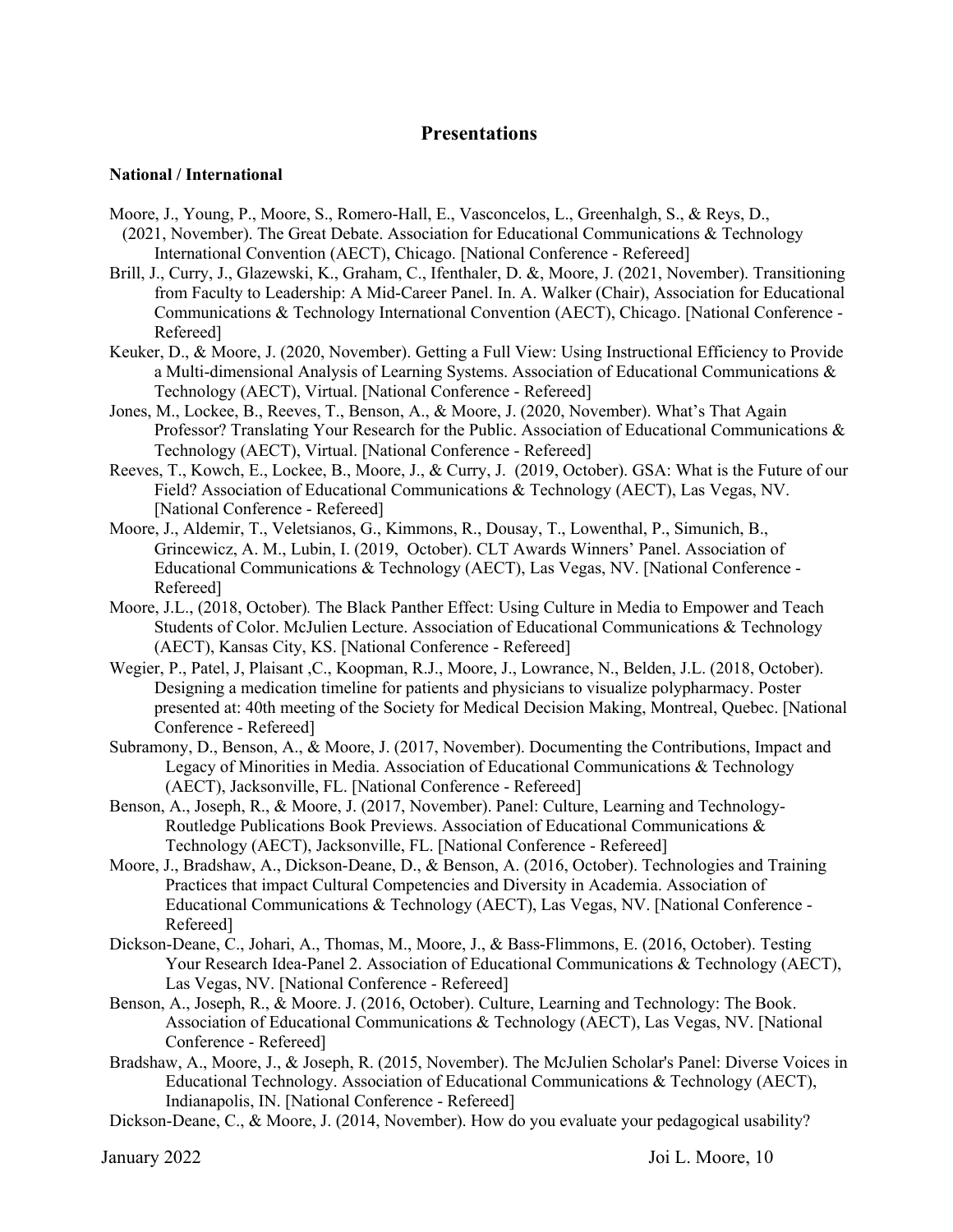Association of Educational Communications & Technology (AECT), Jacksonville, FL. [National Conference - Refereed]

- Koopman, R., Parker-Oliver, D., Reust, C., Kruse, R., Mehr, D. Steege, L., Moore, J.L., Swofford, S., Bowers, K., & Canfield, S. (2014, November). Technology Configuration to Promote Patient Centered Care. North American Primary Care Research Group (NAPCRG), New York, New York. [National Conference - Refereed]
- Clarke, M., Moore, J.L., Steege, L., Koopman, R., Belden, J., Canfield, S., & Kim, M. (2014, November) Understanding Primary Care Clinic Patients' Information Needs about their Clinic Visit. American Medical Informatics Association (AMIA) Annual Symposium, Washington, DC. [National Conference - Poster Refereed]
- Dickson-Deane, C., & Moore, J. (2014, August). Actively pursuing online learning outcomes: Analyzing CMSs. 30th Annual Conference on Distance Teaching & Learning, Madison, WI. [National Conference - Refereed]
- Koopman, R., Mehr, D., Steege, L., Canfield, S., Bowers, K., Reust, C., Kruse, R., Moore, J., & Oliver, D. (2013, November). The Patient – Physician – Technology Triangle: It Makes Us a Team. North American Primary Care Research Group (NAPCRG), Ottawa, Ontario. [National Conference - Refereed]
- Branch, R., Moore, J. L., Joseph, R. (2013, October 30) Shaping your Career in the Instructional Sciences. Association of Educational Communications & Technology (AECT), Anaheim, CA. [National Conference - Refereed]
- Clarke, M., Belden, J., Koopman, R., Steege, L., Moore, J. L., & Min Kim, S. (2013, November 18). Quantitative Analysis of the Information Display Needs of Primary Care Physicians in an Electronic Health Record (EHR). American Medical Informatics Association (AMIA), Washington, DC. [National Conference – Refereed]
- Moore, J. L., Clarke, M., Steege, L., Belden, J., Koopman, R., & Kim, M. (2013, October 31). Improving the Design of Electronic Health Records (EHR). Association of Educational Communications & Technology (AECT), Anaheim, CA. [National Conference - Refereed]
- Clarke, M., Steege, L., Belden, J., Koopman, R., Moore, J. L., & Min Kim, S. (2013, June). Health information needs and information gap between physicians and patients in an electronic health record (EHR) in primary care. Human Computer Interaction International Conference, Las Vegas, Nevada [National Conference - Refereed]
- Koopman, R., Bowers, K., Canfield, S., Kruse, R., Mehr, D., Moore, J., Oliver, D., Steege, S., & Swofford, S. (2013, May 4). Changing Doctor-Patient-Computer Interactions: What to Do With a 30-inch Screen on Your Exam Room Wall. Society of Teachers of Family Medicine (STFM)  $46<sup>th</sup>$  Annual Spring Conference, Baltimore, MD. [National Conference - Refereed]
- Dickson-Deane, C., & Moore, J. (2013, April) Workplace vs. Academic Distance Learning: What Have We Learned? United States Distance Learning Association (USDLA), St. Louis, MO [National Conference]
- Canfield, S., Koopman, R., Moore, J., Belden, J., Steege, L. Min Kim, S., Clarke, M. & Tucker, J. (2012, December) The Review of Systems is Junk: Information Needs of the Physician for Patient Care in the EMR Clinical Note. NAPCRG 40th Annual Meeting, New Orleans, LA [National Conference - Refereed]
- Clarke, M., Belden, J. L. , Koopman, R., Steege, L., Moore, J. L., Canfield, S., Tucker, J., & Min Kim, S. (2012, November) Information needs analysis of Physicians. 2012 American Medical Informatics Association (AMIA), Chicago, Il [National Conference – Poster Refereed]
- Moore, J. Dickson-Deane, C., Galyen, K., Kamalasari, K., & Kwon, K. (2011, November). The ZONE Learning Community: Gaining Knowledge Through Mentoring. 19th Annual Sloan-C International Conference on Online Learning**,** Orlando, FL. [National conference - Refereed]
- Dickson-Deane, C. & Moore, J. (2011, August). From an Evaluator's Point of View: A Case Study. Distance Teaching & Learning Conference, Madison, WI. [National conference - Refereed]
- Moore, J. L. & Dickson-Deane, C. (2010, October) Enhancing Your Design With Morae. Association of Educational Communications and Technology (AECT) Conference, Anaheim, CA. [National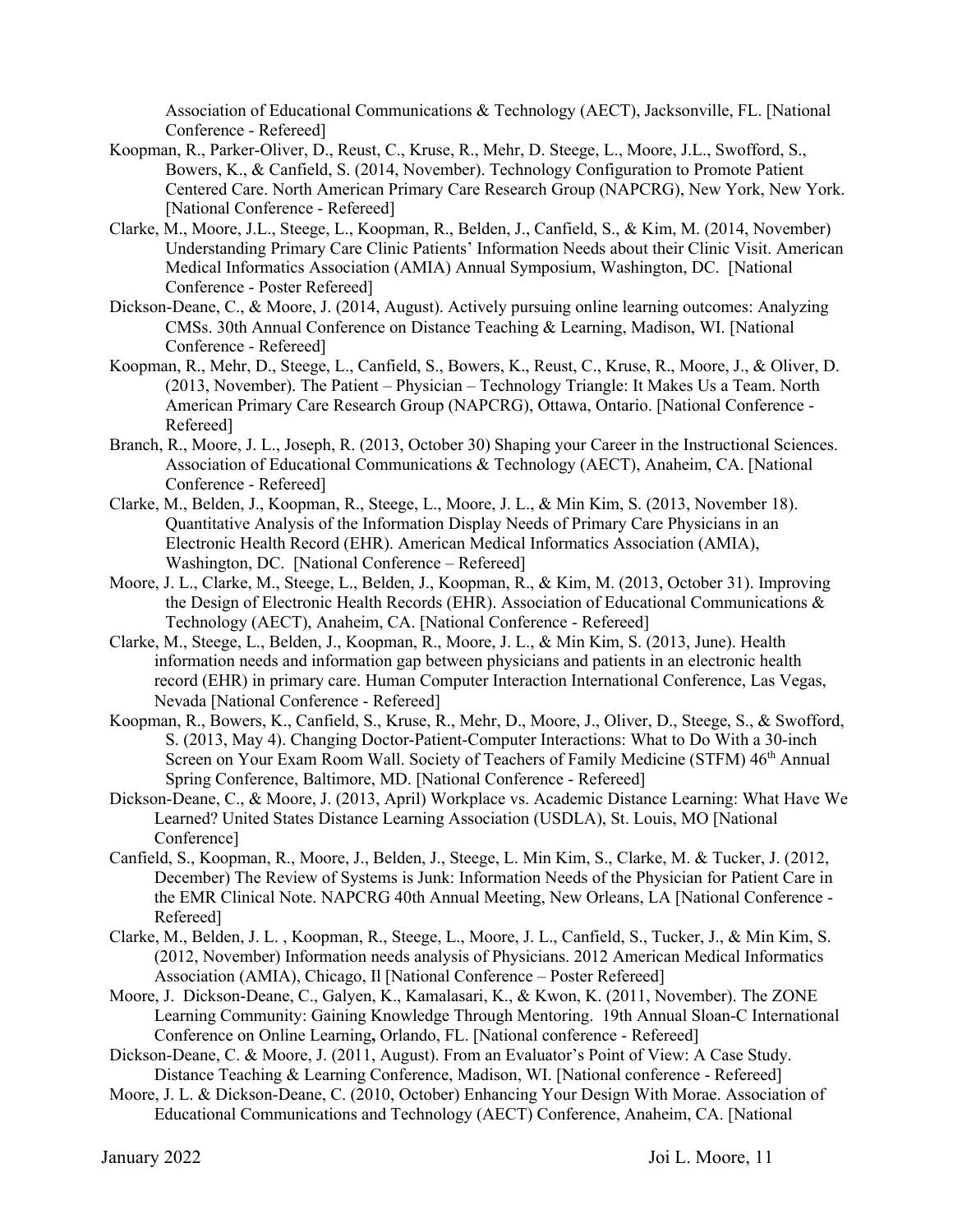conference - Refereed]

- Benson, A., Moore, J. L., Branch, R., Clark, K., & Joseph, R. (2010, October) From Graduate School to Tenure and Beyond: A Frank Discussion of the Challenges and Opportunities in Tenure-Track Faculty Positions. Association of Educational Communications and Technology (AECT) Conference, Anaheim, CA. [National conference - Refereed]
- Moore, J. L, Dickson-Deane, C., Galyen, K., & Chen, W. (2010, April) Designing for e-Learn, Online, and Distance Learning Environments: Are They the Same? American Educational Research Association (AERA) International Conference, Denver, Colorado. [National Conference – Refereed]
- Moore, J. L., Chen, W., & Kulp, G. (2010, April) Determining Effective Media Use and Content Organization for Online Boating Education Courses. American Educational Research Association (AERA) International Conference, Denver, Colorado. [National Conference – Refereed]
- Moore, J., Davidson-Shivers, G., Richey, R., Schuch, D., & Johnson, T. (2009, October) The Training Performance Professional: Who Are You? Association of Educational Communications and Technology (AECT), Louisville, KY. [National conference - Refereed]
- Chen, W. & Moore, J. (2009, October) Formative Evaluation Training within a Technology Development Course. Association of Educational Communications and Technology Conference (AECT), Louisville, KY. [National conference - Refereed]
- Moore, J., Dickson-Deane, C., Galyen, K., Washburn, M. Saparova, D., & Kulp, G. (2009, October) Evaluating Online Boating Safety Courses: Are they Usable? Association of Educational Communications and Technology (AECT) Conference, Louisville, KY. [National conference - Refereed]
- Dickson-Deane, C., Moore, J., Chen, V., Vo, N., Galyen, K., & Washburn, M. (2009, October). Building Competency for Usability Evaluation of E-Learning Courses. Association of Educational Communications and Technology (AECT), Louisville, KY. [National conference - Refereed]
- Kwon, K. & Moore, J. L. (2009, October). Constructing Programming Concept and Detecting Misconception with Self-Explanation. Association of Educational Communications and Technology (AECT), Louisville, KY. [National conference - Refereed]
- Moore, J.L. (2009, September). Creation of Delivery and Presentation Standards for Boating Safety Courses. NASBLA Annual Conference, Corpus Christi, TX. [National Conference]
- Chen, H, Moore, J. L., & Chen, W. (2009, June) A Genre Analysis of Media Objects on E-learning: A Survey of Six Online Boating Instruction Websites. American Society for Information Science and Technology (ASIS&T). Vancouver, BC, Canada [International Conference – Refereed]
- Moore, J. L., Dickson-Deane, C., Galyen, K., & Chen, H. (2009, June) Refining an e-course usability evaluation tool. Ed-Media 2009 World Conference on Educational Multimedia, Hypermedia & Telecommunications. Honolulu, Hawaii. [International Conference - Refereed]
- Chen, H, Moore, J. L., Chen, W., & Kulp, G. (2009, June) The Use of Media Objects in E-learning: A Genre Analysis of Eight Online Boating Education Websites. Ed-Media 2009 World Conference on Educational Multimedia, Hypermedia & Telecommunications. Honolulu, Hawaii. [International Conference - Refereed]
- Dickson-Deane, C., Moore, J. L., Galyen, K., Chen, W., Vo, N. & Washburn, M. (2009, June). Identifying Appropriate E-learning Usability Evaluators. Elearn Conference conducted by The University of West Indies. St. Augustine, Port-of-Spain, Trinidad. [International Conference – Non Refereed]
- Koopman, R., Kochendorfer, K., Mehr, D., Moore, J. L., Yadamsuren, B., Coberly, J. S., Wakefield, D. S., Paul, A., Wang, X., & Liu, Y. A. (2008, November). A condition summary screen improves provider efficiency and accuracy in accessing data needed to provide high quality diabetes care Audiovisual Equipment: North American Primary Care Research Group (NAPCRG) November, 2008, Rio Grande, Puerto Rico. [International Conference - Refereed]
- Goggins, S., Guajardo, J., Schmidt, M., Moore, J. L., Christ, S., & Laffey, J. (2008, April). Utilizing an Eye Tracking Device to Design Virtual Environments for Individuals with Autism Spectrum Disorder. American Educational Research Association (AERA), New York. [National conference - Refereed]
- Moore, J. L. (2007, October). Who is the Mentor? Examining Online Participation Amongst Graduate and Undergraduate Students. Association for Educational Communications and Technology (AECT),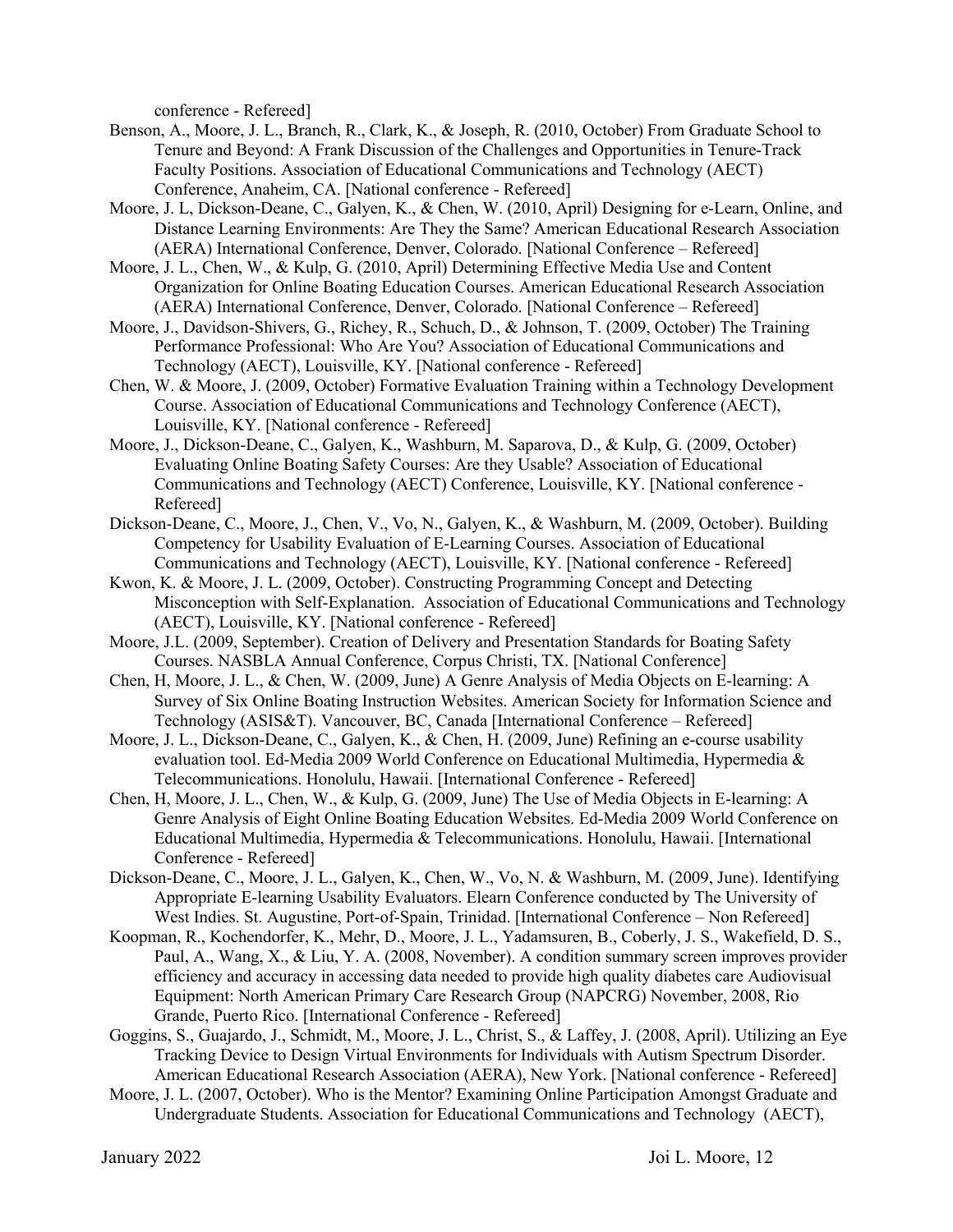Anaheim, California [National conference - Refereed]

- Moore, J. L. (2007, August). Reorganizing Information to Support Learning Activities. 23<sup>rd</sup> Annual Conference on Distance Teaching & Learning. Madison, Wisconsin. [National conference - Refereed]
- Moore, J. L. (2006, April). Usability and Perceptions of a Case-Based Reasoning Search Engine. American Educational Research Association (AERA), San Francisco, California. [National conference - Refereed]
- Moore, J. L. & Erdelez, S. (2006, April). An Examination of the Search Experience Variable in Information Behavior Research. American Educational Research Association (AERA), San Francisco, California. [National conference - Refereed]
- Clark, K., & Moore, J. L. (2006, April). Beyond the Digital Divide: Participation and Opportunities with Technology in Education. American Educational Research Association (AERA), San Francisco, California. [National conference - Refereed]
- Moore, J. L. (2005, April 11). Web-based Learning: Factors affecting students' satisfaction and learning experiences. American Educational Research Association (AERA), Montreal, Canada. [National conference - Refereed]
- Moore, J. L. (2004, October 22). Information Retrieval From a Case-Based Reasoning Search Engine. Association for Educational Communications and Technology (AECT), Chicago, Illinois [National conference - Refereed]
- Moore, J. L., & Marra, R. M. (2004, April 14). A comparative analysis of online discussion participation protocols. American Educational Research Association (AERA), San Diego, California. [National conference - Refereed]
- Moore, J. L., Means, T., & Kim, B. (2004, March 4.) Applying case-based reasoning principles within a technology integration learning environment. Society for Information Technology and Teacher Education (SITE), Atlanta, GA. [International conference - Refereed]
- Wang, F. & Moore, J. L. (2003, October 23). A knowledge management framework for building a technology integration learning community. Association for Educational Communications and Technology (AECT), Anaheim, California. [National conference - Refereed]
- Joseph, R, & Moore, J. L. (2003, October 24). Strategies for Completing a Dissertation and Preparing For a Career in Academia or Business/Industry. Association for Educational Communications and Technology (AECT), Anaheim, California. [National conference - Refereed]

Hong, Ran-Young, & Moore, J. L. (2002, November 15). Designing an immersive 3D Tour of a historical Locale. Association for Educational Communications and Technology (AECT), Dallas, Texas. [National conference - Refereed]

- Downing, R., Moore, J. L., & York, D. (2002, April 3). Designing on-line courses: Toward a common understanding of terminology, organization, and placement of course materials. American Educational Research Association (AERA), New Orleans, Louisiana. [National conference - Refereed]
- Moore, J. L., Downing, R., & York, D. (2001, November 9). Organizing Instructional Content for Webbased Courses. Does a single mental model exist? Association for Educational Communications and Technology (AECT), Atlanta, Georgia. [National conference - Refereed]
- Sawyer, S., Benson, A., Luke, N., Moore, J., & Nolan, M. (2001, November 8). Lessons Learned: Practices of E-Learning in the Academic Environment. Association for Educational Communications and Technology (AECT), Atlanta, Georgia. [National conference - Refereed]
- Howland, J., & Moore, J. L. (2001, April 10). Self-Direction and Student Perceptions as Distance Learners in Internet Courses. American Educational Research Association (AERA), Seattle, Washington. [National conference - Refereed]
- Kim, K. S., Esser, L., & Moore, J. L. (2001, January 10). Web-Based Learning: Effects of Learning Style and Other Variables. Association for Library and Information Science Education (ALISE), Washington, DC [National conference - Refereed]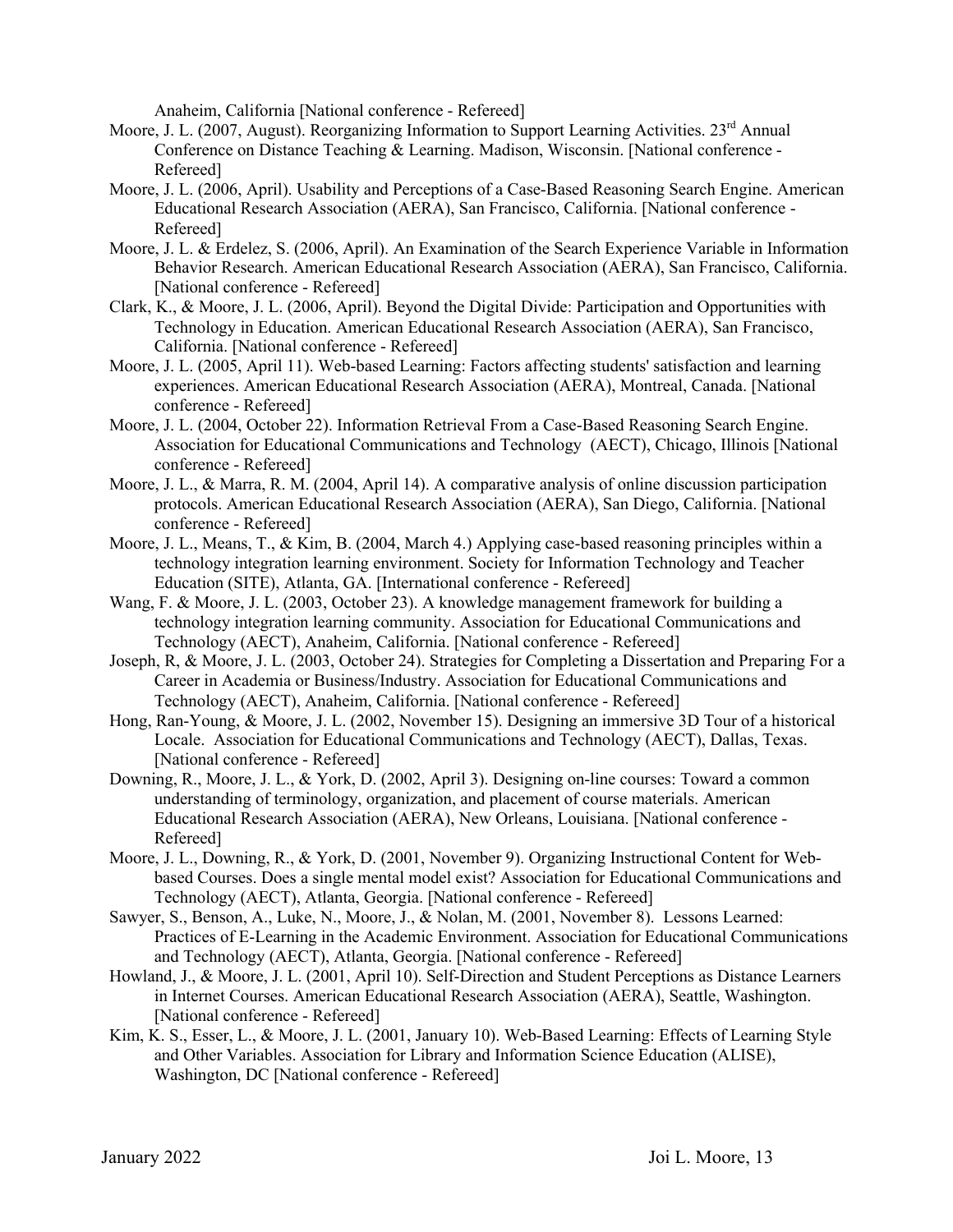- Salley, S., & Moore, J. L. (2000, October 28). Contextual Consideration for Teaching Online at the Postsecondary Level. Association for Educational Communications and Technology (AECT), Denver, Colorado. [National conference - Refereed]
- Carter, B., Moore, J. L., & Sweet, J., (2000, August 2). Panel Presentation for Virtual Harlem. Fourth International Conference for Global Conversions on Language and Literacy, Utrecht, The Netherlands. [International conference - Refereed]
- Carter, B., & Moore, J. L. (2000, April 28). Virtual Harlem. American Educational Research Association (AERA), New Orleans, Louisiana. [National conference - Refereed]
- Howland, J. & Moore, J. L. (2000, April 26). Planet Innovation. American Educational Research Association (AERA), New Orleans, Louisiana. [National conference - Refereed]
- Clark, K., Moore, J. L., Lu, M., & Smith, H. (2000, February 19). Does the Web work for everyone? An examination of learning styles, and cultural differences. Association for Educational Communications and Technology (AECT), Long Beach, California. [National conference - Refereed]
- Howland, J., Moore, J. L., & Hong, R., (2000, February 19). Supporting Diffusion of Innovations Through Web-Based Technology Learning Tools. Association for Educational Communications and Technology (AECT), Long Beach, California. [National conference - Refereed]
- Branch, R. M., & Moore, J. L. (2000, February 17). The Importance of the Input-Process-Output Paradigm in the Theory and Practice of Instructional Design. Association for Educational Communications and Technology (AECT), Long Beach, California. [National conference - Refereed]
- Moore, J. L. (1999, October 27). Web-Based Software for Preparing Reflective Educational Leaders. WebNet World Conference on the WWW and Internet, Honolulu, Hawaii. [International conference - Refereed]
- Moore, J. L., Howland, J., & Wedman, J. (1999, June 23). Developing a Network Community for Teachers to Share Technology Integration Ideas. World Conference on Educational Multimedia, Hypermedia and Telecommunications (ED-MEDIA), Seattle, Washington. [International conference - Refereed]
- Moore, J. L., & Orey, M. (1999, February 11). A User-Centered Approach for Developing Performance Tools for Teachers. Association for Educational Communications and Technology (AECT), Houston, Texas. [National conference - Refereed]
- Moore, J., Orey, M., & Hardy, J. (1998, April 14). Design and Development of an Electronic Performance Support System for Teachers. American Educational Research Association (AERA), San Diego, California. [National conference - Refereed]
- Luke, N., J. Moore, & Sawyer, S. (1998, March 12). Authentic Approaches to Encourage Technology-Using Teachers. Society for Information Technology and Teacher Education (SITE), Washington, D.C. [International conference - Refereed]
- Moore, J. (1998, February 21). Computer Tools for Instructional Management, Assessment, and Planning. Association for Educational Communications and Technology (AECT), St. Louis, Missouri. [National conference - Refereed]

#### **Regional / Local**

- Moore, J. (2018, September). Designing for Impact and Usability. University of Missouri System Research Summit: Human in the Digital Age. Kansas, City, MO [University – Local]
- Moore, J. L. (2016, March 8<sup>th</sup>). Panelist for Sue Shear Fellows Women's Leadership Roundtable, Columbia, MO [University – Local]
- Ganong, L., Mandy, D., Moore, J., & Platt, M. (2014, November 13). Panelist for Strategies for Effective Faculty Evaluation. Chairs Council Meeting. [University – Local]
- Moore, J. L. (2014, March 27). Pedagogical Usability Seminar. Mizzou K-12 Online, Columbia, MO [University – Local]
- Moore, J. L. (2013, November 15). Pedagogical Usability for Online Learning Environments. Information Experience Lab Usability Conference, Columbia, MO [University – Local]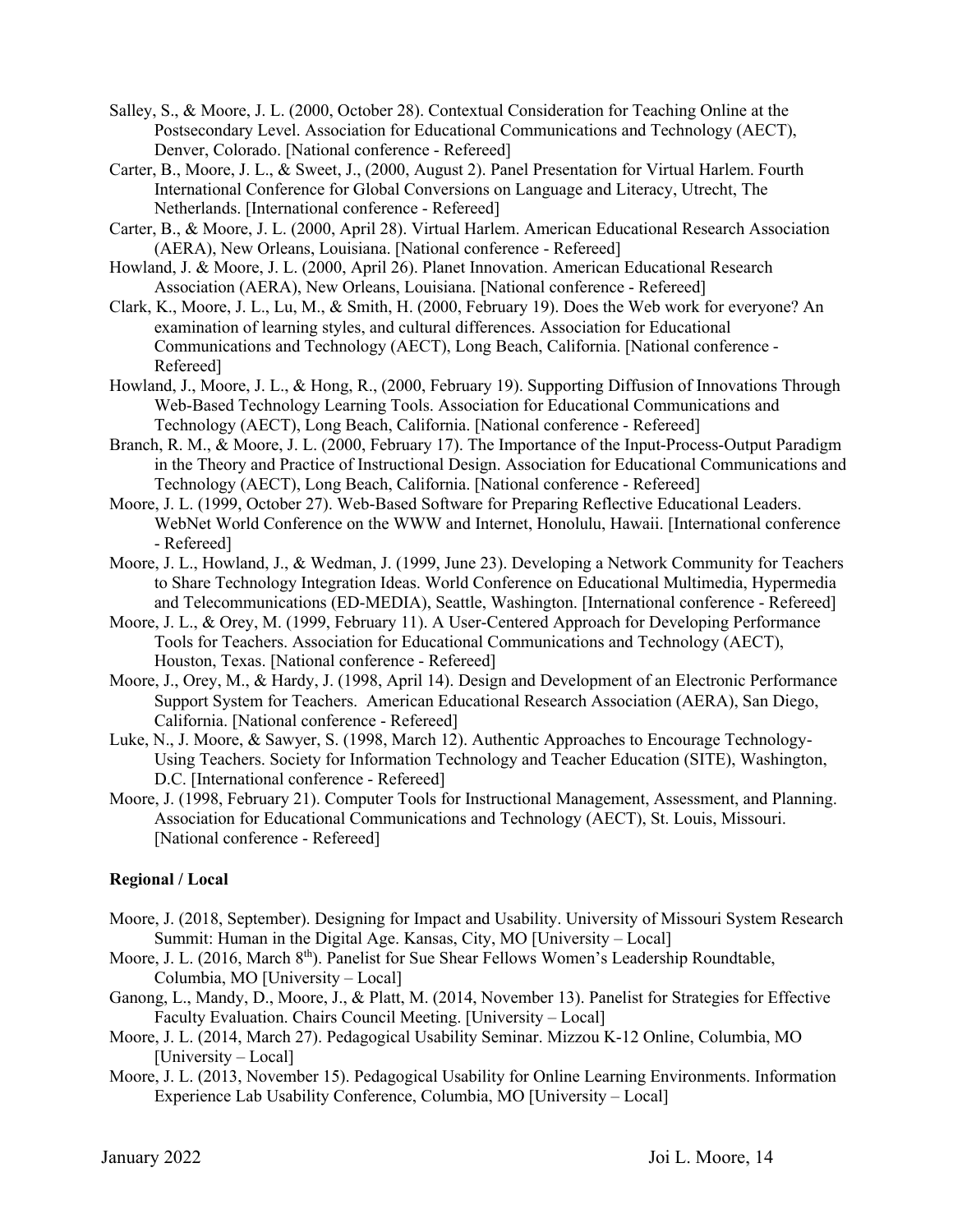- Clarke, M., Belden, J., Koopman, R., Steege, L., Moore, J. L., & Min Kim, S. (2013, October 28). Information Display Needs of Primary Care Physicians in an Electronic Health Record (EHR). 2013 Missouri Informatics Symposium, Columbia, MO [University – Local]
- Clarke, M., R., Steege, L., Moore, J. L., Belden, J., Koopman, & Kim, M. (2012). Analysis of Primary Care Physicians' Information Needs in an Electronic Health Record (EHR). Missouri Informatics Symposium, Columbia, MO [University – Local]
- Clarke, M., R., Steege, L., Moore, J. L., Belden, J., Koopman, & Kim, M. (2012). Creating a more readable electronic health record (EHR) model: information needs analysis of physicians: I Year Later. Missouri Informatics Symposium. University of Missouri School of Medicine, Health Science Research Day, Columbia, MO [University – Local]
- Bowers, K. A., Koopman, R. J, Mehr, D., Swofford, S., Reust, C., Parker-Oliver, D., Moore, J., Kruse, R., Canfield, S., & Steege, L. (2012, November). Changing The Computer-Patient-Physician Relationship: A Qualitative Evaluation Of 30" Computer Screens In Family Practice Exam Rooms. University of Missouri School of Medicine, Health Sciences Research Day, Columbia, MO [University – Local]
- Clarke, M., Belden, J., Koopman, R., Steege, L., Moore, J. L., Canfield, S., Tucker, J., & Kim, M. (2012, October). Analysis of primary care physicians' information needs. Mizzou Advantage Poster Session. Columbia, MO [University – Local]
- Moore, J. L. & Galyen, K. (2009, October 23). Facilitating Collaborative and Constructive Interactions in Online Courses. Women's and Gender Studies Pedagogy Colloquium, University of Missouri – Columbia [University – Local]
- Moore, J. L. (2008, October). Usability Basics. Journalism class presentation.
- Howland, J., & Moore, J. L. (1999, October 4). Relaying Technology Stories: The Invention of the TechConnect On-Line Community. Educational Technology Conference: "Running with it", Tan-Tar-A, Osage Beach, Missouri. [Regional conference]
- Moore, J. & Orey, M. (1997, November). Teacher Tools: Performance Technology Created for Teachers. Georgia Educational Research Association (GERA), Atlanta, Georgia. [Regional conference - Refereed]
- Reeves, T., Moore, J., Luke, N., & Nolan, M. (1997, October 9). What Evidence Do You Have? Evaluating Technology Programs. Technology Leadership Conference, Athens, Georgia. [Local conference]
- Moore, J. (1997, October 3). Creating Effective Computer Tools for Teachers. 1997 Georgia Council of Media Organizations (GaCOMO) Conference, Jekyll Island, Georgia. [Regional conference]
- Orey, M., Moore, J., Hardy, J., & Serrano, R. (1997, February 22). Designing an Electronic Performance Support Tool for Teachers. Eastern Educational Research Association (EERA), Hilton Head, South Carolina. [Regional conference - Refereed]

#### **Invited (\* Keynote)**

- Moore, J.L. (2020, November 29). Manage and Balance Workload for Success. Early Career Symposium. Association of Educational Communications & Technology (AECT), Virtual. [National Conference]
- \*Moore, J. L. (2017, March 20). Using Human Centered Design and Pedagogical Usability to Improve Learning Behaviors. Big Data and Smart Technologies for Research on Teaching and Learning. East China Normal University, Shanghai, China. [International Symposium]
- Moore, J. L. (2014, June 13). Accidental Pedagogy: How your teaching becomes more purposeful when teaching online. Hybrid Learning Consortium: Summer Symposium. Kansas City, KS [Local presentation]
- Moore, J. L. (2013, August 5). Designing and Evaluating for Meaningful Use of Technology. East China Normal University, Shanghai, China. [International Seminar]
- Moore, J. L. (2013, July 31). Designing and Evaluating for Meaningful Use of Technology. Northeast Normal University, Shenyang, China. [International Seminar]
- \*Moore, J. L. (2013, July 30). Are We There Yet? Seeking Successful ICT Curriculum in K-12, Ninth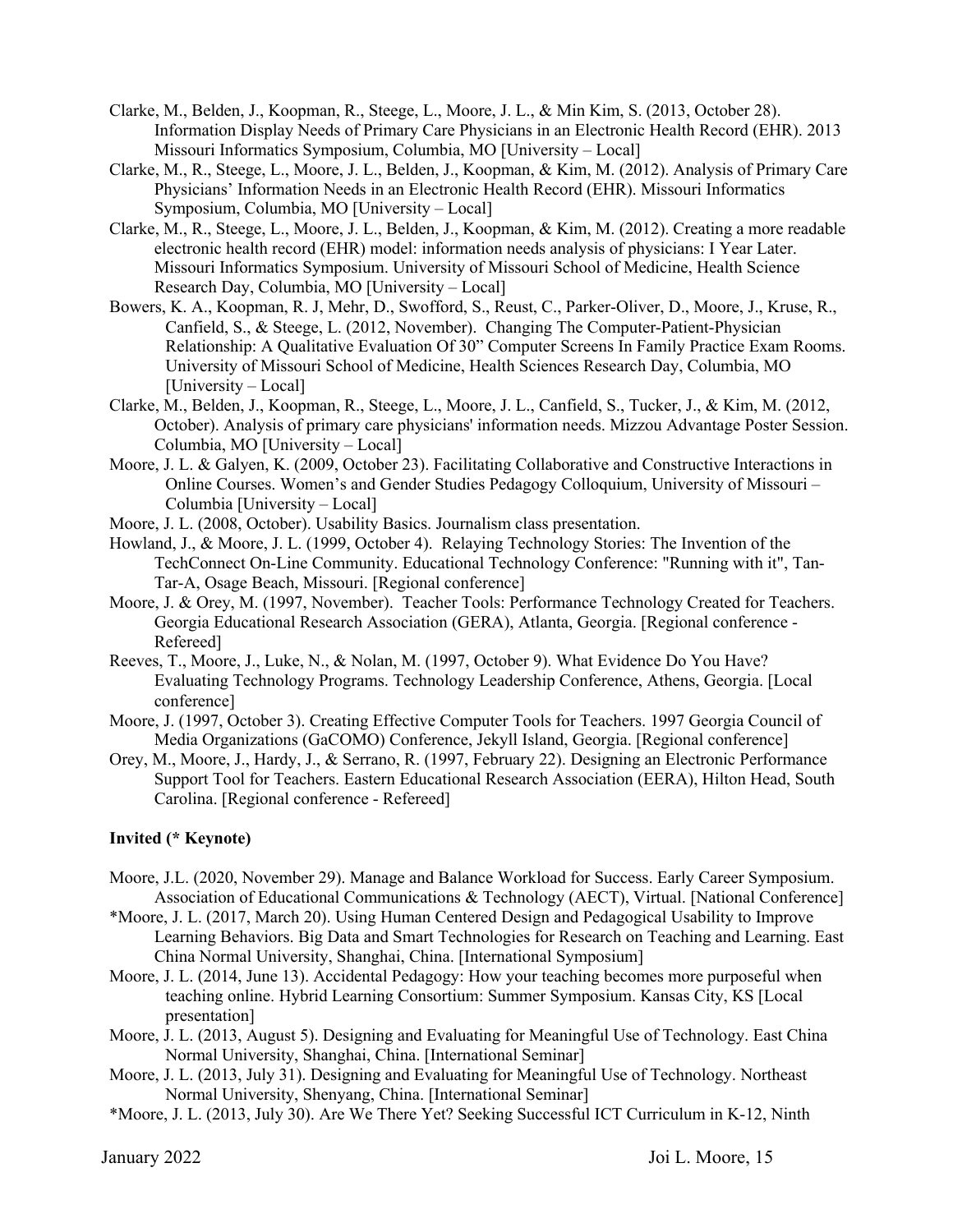Annual Conference of Information Technology Education of China Educational Technology Association, Shenyang China [International Conference - Keynote]

- Moore, J. L. (2010, August 10). E-Learning Usability: An Overview. American Society and Training Development (ASTD), Kansas City Chapter, Overland Park, KS [Local presentation]
- Moore, J. L. (2009, March, April, May, June, August). Collaborative Usability Research for E-Learning Course Improvement. Global Partner Web Seminar, Information Experience Lab, Columbia, MO [International Webinar].
- \*Moore, J. L. (2008, May). Usability Testing and Evaluation: The Basics and Beyond. International Conference on Usability and Learning Technology, Tamkung University, Taiwan [International Conference - Keynote]
- Moore, J. L. (2008, February). Distance Learning: Design Principles and Instructional Strategies. Family and Community Medicine Colwill Seminar at University of Missouri-Columbia [Local presentation]
- Moore, J. L. et al. (2006, December). Panel Discussion, E-Learning International Conference, Ramkhamhaeng University, Bangkok, Thailand. [International Conference - Panelists]
- Moore, J. L. (2005, June). Delta Dears: Introduction to the Internet. Central Regional Conference for Delta Sigma Theta Sorority, Inc. [Regional presentation]
- Moore, J. L. (2002, April). Creating Web Sites. Central Region Cluster Meeting for Delta Sigma Theta Public Service Sorority [Regional presentation]
- Moore, J. L. (2001, May 2). Online Learning Environments. Rockhurst Spring Symposium for Instructional Technology, Kansas City, Missouri [Local presentation]
- Moore, J. L. (2000, November). Academia versus Industry. Fourth Annual Professional Development Workshop for the Association of Black Graduate and Professional Students, University of Missouri [Local presentation]
- Moore, J. L. (1999, November). Using EndNotes. Third Annual Professional Development Workshop for the Association of Black Graduate and Professional Students, University of Missouri [Local presentation]

#### **Workshops**

| March 2019     | Utilizing an Empathy Lens to Understand Digital Technology Usage and Adoption.          |
|----------------|-----------------------------------------------------------------------------------------|
|                | iConference, Baltimore, MD [International]                                              |
| November 2017  | Socio-Technical Walkthrough – A Collaborative Human-Centered Design $\&$                |
|                | Development Method for Projects. Association for Educational Communications &           |
|                | Technology, Jacksonville, FL. [National]                                                |
| October 2008   | Powerpoint Workshop. Delta Sigma Theta Sorority, Columbia, MO [Community]               |
| August 2008    | ISPI New Technology – Focus Group; 2nd Annual ISPI Summer Social Event: Café            |
|                | Conversations. International Society for Performance Improvement (ISPI) – St. Louis,    |
|                | MO Chapter [State-Invited]                                                              |
| August 2008    | Morae Workshop (4 hours) - AMCIS 2008 Toronto, Canada [International-Refereed]          |
| April 2008     | Usability Training (3 days). East China Normal University, Shanghai, China              |
|                | [International-Invited]                                                                 |
| October 2007   | SEE: Science and Everyday Experiences Workshop for Delta GEMS, Delta Sigma              |
|                | Theta Sorority, Inc., Columbia, MO [Community]                                          |
| September 2007 | Usability Training (5 days). Tamkang University, Taipei, Taiwan [International-Invited] |
| June 2007      | Creating Websites. Imagine the Possibilities Summer Program for Middle School           |
|                | Students. Columbia, MO. [Community]                                                     |
| October 2005   | SEE: Science and Everyday Experiences Workshop for Central Region Leadership            |
|                | Team, Delta Sigma Theta Sorority, Inc., Kansas City, MO [Community]                     |
| February 2004  | Knowledge Innovation for Technology Education (KITE) Workshop for Teacher               |
|                | Education Faculty, University of Missouri-Columbia [University]                         |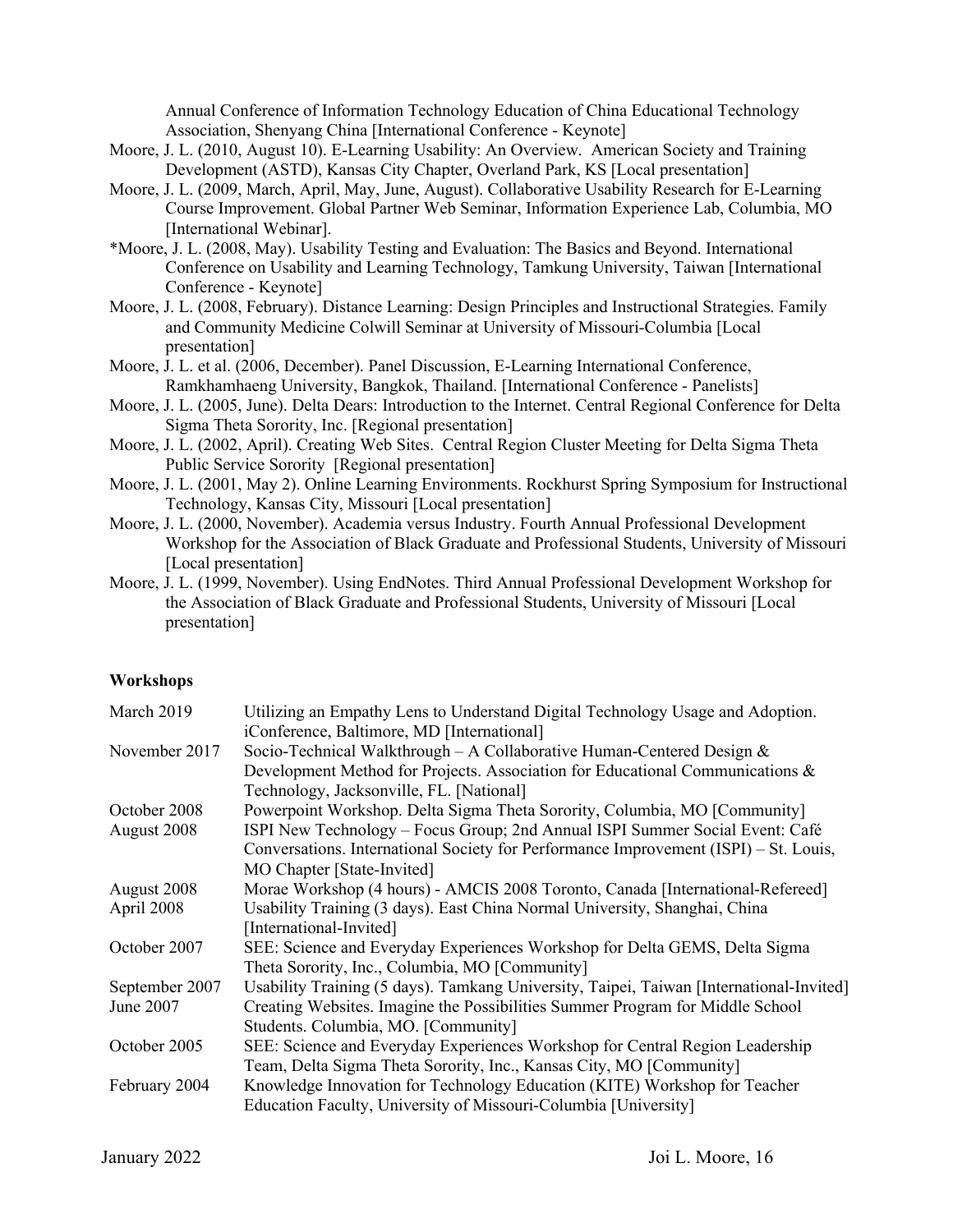| November 2003 | Knowledge Innovation for Technology Education (KITE) Project presented at           |
|---------------|-------------------------------------------------------------------------------------|
|               | Knowledge Exchange for faculty and students, University of Missouri-Columbia        |
|               | [University]                                                                        |
| November 1999 | Research Strategies Using the Web (EndNote Demonstration). Third Annual             |
|               | Professional Development Workshop for the Association of Black Graduate and         |
|               | Professional Students, University of Missouri-Columbia [University]                 |
| August 1999   | Internet Workshop for Adults. Sponsored by The PEAK Project, Columbia, MO           |
|               | [Community]                                                                         |
| June 1999     | Web Based Instruction Workshop. Faculty Technology Workshop at Central Missouri     |
|               | State University [State]                                                            |
| June 1998     | Technology Trainer. Implemented technology training sessions for teachers at Clarke |
|               | Middle School, Athens, GA [Community]                                               |
| May 1998      | Authorware Development Workshop. Career Day for Systers organization at the         |
|               | University of Georgia [Community]                                                   |
|               |                                                                                     |

## **Media Outlets**

## **National**

| March 2011   | <i>Education Centers.</i> Research shows that online learning needs to have a clear<br>definition. Available at http://www.educationcenters.com/news/                                                                                                           |
|--------------|-----------------------------------------------------------------------------------------------------------------------------------------------------------------------------------------------------------------------------------------------------------------|
| April 2011   | Classes and Careers. Research shows that online learning needs to have a clear<br>definition. Available at<br>http://www.classesandcareers.com/education/2011/04/06/online-learning-<br>requires-a-more-clear-definition-research-shows/                        |
| April 2011   | The Chronicle of Higher Education. What's in a Name? Researchers Struggle With<br>Terms for New Learning Methods                                                                                                                                                |
| April 2011   | UPI.com Study: Online learning needs common terms. Available at<br>http://www.upi.com/Top News/US/2011/04/05/Study-Online-learning-needs-<br>common-terms/UPI-11511302057648/                                                                                   |
| April 2011   | <i>Teachers Weekly.</i> Non-traditional learning environments need clearer definitions, MU<br>researchers say. Available at http://www.teachersweekly.com/research/Non-<br>traditional learning environments need clearer definitions MU researchers<br>say.asp |
| Local        |                                                                                                                                                                                                                                                                 |
| April $2011$ | MII News Rureau Non-Traditional Learning Environments Need Clearer Definitions                                                                                                                                                                                  |

| April 2011 | MU News Bureau. Non-Traditional Learning Environments Need Clearer Definitions, |
|------------|---------------------------------------------------------------------------------|
|            | <b>MU</b> Researchers Say                                                       |
| April 2011 | The Columbia Daily Tribune. MU Works to Streamline Online Learning              |

## **Awards and Recognition**

| 2019 | <b>Presidential Award, Association for Educational Communications and Technology</b> |
|------|--------------------------------------------------------------------------------------|
|      | (AECT) conference, Las Vegas, NV [National]                                          |
| 2018 | 2018 McJulien Scholar Best Paper Award, Culture, Learning, & Technology:             |
|      | Research and Practice. Association for Educational Communications and Technology     |
|      | (AECT) conference, Kansas City, KS [National]                                        |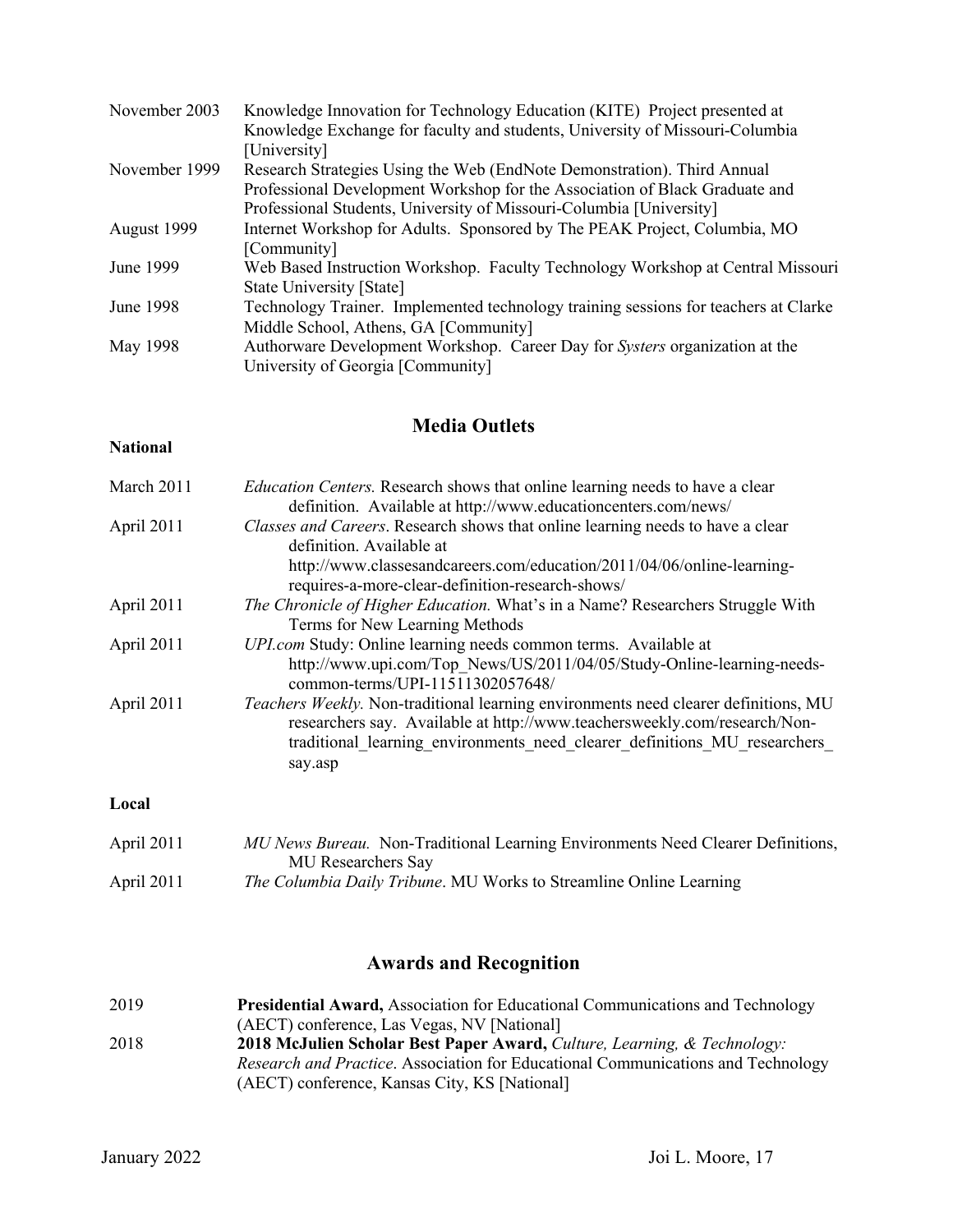|              | <b>Awards and Recognition</b>                                                           |
|--------------|-----------------------------------------------------------------------------------------|
| 2017         | 2017 AECT James Brown Publication Award, Culture, Learning, & Technology:               |
|              | <i>Research and Practice.</i> Routledge / Taylor & Francis. Association for Educational |
|              | Communications and Technology (AECT) conference, Jacksonville, Florida [National]       |
| 2017         | 2017 AECT James Brown Publication Award, Women's Voices in the Field of                 |
|              | Educational Technology: Our Journeys, (contributed a book chapter) Association for      |
|              | Educational Communications and Technology (AECT) conference, Jacksonville,              |
|              | Florida [National]                                                                      |
| 2012         | Graduate Faculty Mentor Award Nomination, University of Missouri-Columbia               |
| 2005         | 2005 Outstanding Book Award for the AECT Teacher Education Division.                    |
|              | Learning to Solve Problems with Technology (2nd edition), Association for               |
|              | Educational Communications and Technology (AECT) conference, Orlando, Florida           |
|              | [National]                                                                              |
| 2005         | Nominated for Outstanding Advisor, Excellence in Leadership, Multicultural and          |
|              | Involvement Awards. Department of Student Life at the University of Missouri-           |
|              | Columbia                                                                                |
| 2004         | Best Advisor for Cultural/Minority Organization, Excellence in Leadership,              |
|              | Multicultural and Involvement Awards. Department of Student Life at the University      |
|              | of Missouri                                                                             |
| 2001         | High Flyer Award, Excellence in the Scholarship of Teaching, College of Education       |
|              | at the University of Missouri-Columbia                                                  |
| 1998         | McJulien Minority Graduate Scholarship Award, Association for Educational               |
|              | Communications and Technology (AECT) conference, St. Louis, Missouri [National]         |
| 1995 to 1998 | Graduate School Assistantship at the University of Georgia                              |
| 1993         | Minority Graduate Student Award at North Carolina State University                      |
| 1991 to 1993 | Patricia Roberts Harris Fellowship at North Carolina State University                   |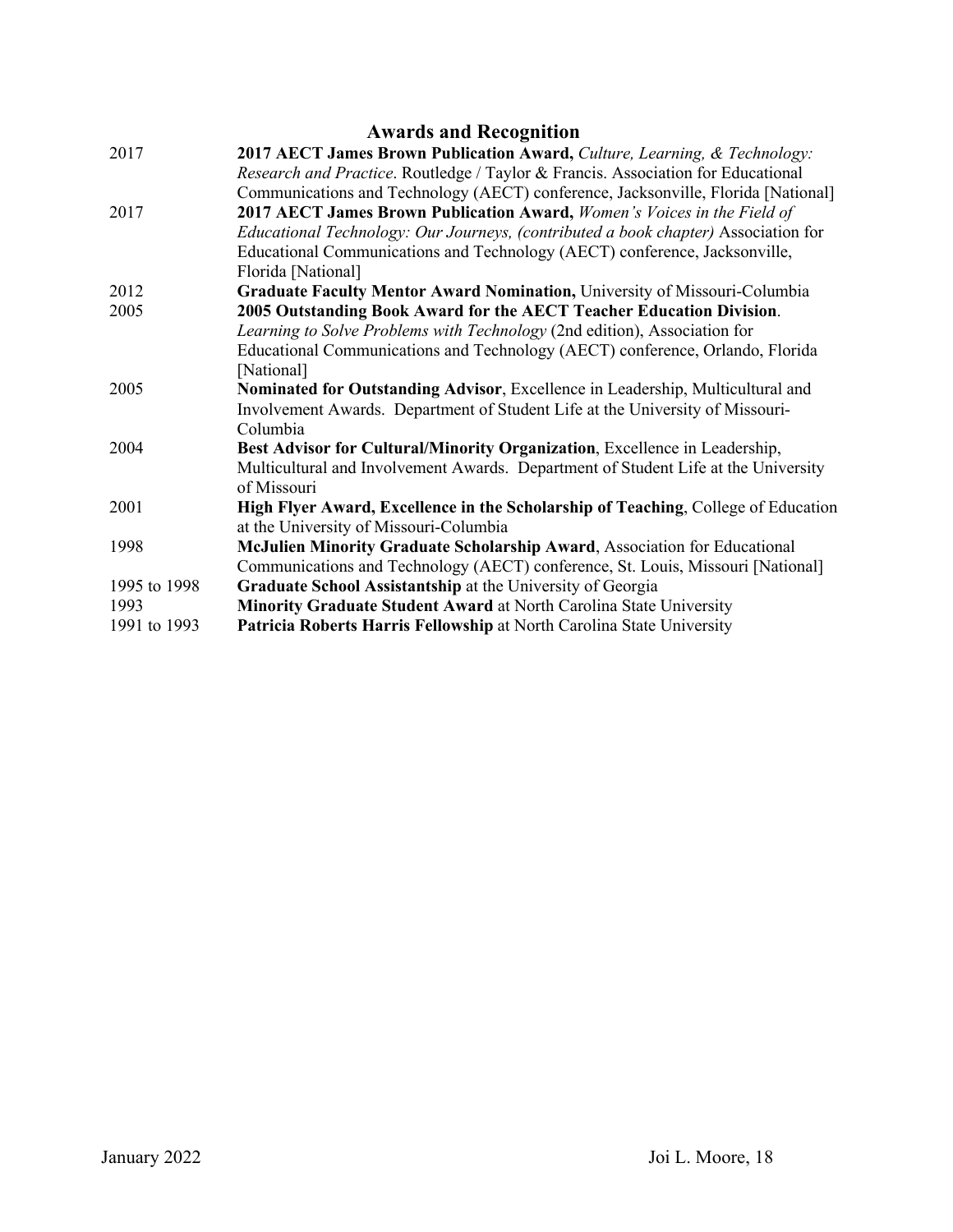## **Grants and Contracts**

#### **Grants Funded**

National Science Foundation (2020-2023) *MRI: Acquisition of a Virtual Reality System for Expert Decision Making and Immersive Learning* \$270,018 [National], Co-Principal Investigator

Missouri Department of Health and Senior Services (2021) *Tel-Link FY21 Toll-Free Information & Referral Line Services; Special Supplemental Nutrition Program for Women, Infants, and Children. \$26,630* [State], Co-Principal Investigator

Missouri Department of Health and Senior Services (2021) *Tel-Link FY21 Toll-Free Information & Referral Line Services; Maternal and Child Health Services Block Grant to the States. \$10,000* [State], Co-Principal Investigator

Missouri Department of Social Services (2021) *ParentLink and Warmlink \$500,000* [State], Co-Principal Investigator

University of Texas Health Science Center at Houston (2013-2014). *EHR User Interface Style Guide: An interactive eBook* \$183,000 [National], Co-Investigator and Evaluator

California Health Care Foundation (2013-2014). *EHR User Interface Style Guide: An interactive eBoo.,*  \$186,000 [National], Co-Investigator and Evaluator

American Academy of Physicians (2012) - *How does a 30-inch screen affect patient centered care?* \$50,000 [National], Co-Principal Investigator

Mizzou Advantage Faculty Development Award (2012) \$1300 [University], Project Manager

Delta Research and Education Foundation (2011-2012) *CyberDivas Mentoring and Leadership Initiative* \$1000 [National – Community], Grant Writer and Project Manager

Mizzou Advantage: One Health, One Medicine (2011-2012) *Information Overload: Creating a More Readable Electronic Health Record (EHR) Mode*  \$50,000 [University], Co-Principal Investigator

Mizzou Advantage: One Health, One Medicine/ Disruptive & Transformational Technologies (2011-2012) - *Socially Intelligent Computing in Action: A Community-Driven Platform for Host-Pathogen Interactions,*  \$50,000 [University], Co-Principal Investigator

Department of Homeland Security Coast Guard. National Association of State Boating Law Association (NASBLA) (2008-2010) - *Assessing the Efficacy of Distance Learning Alternatives in Boating Education Courses for the Creation of Delivery and Presentation Standards* \$116,499 [National], Co-Investigator and Evaluator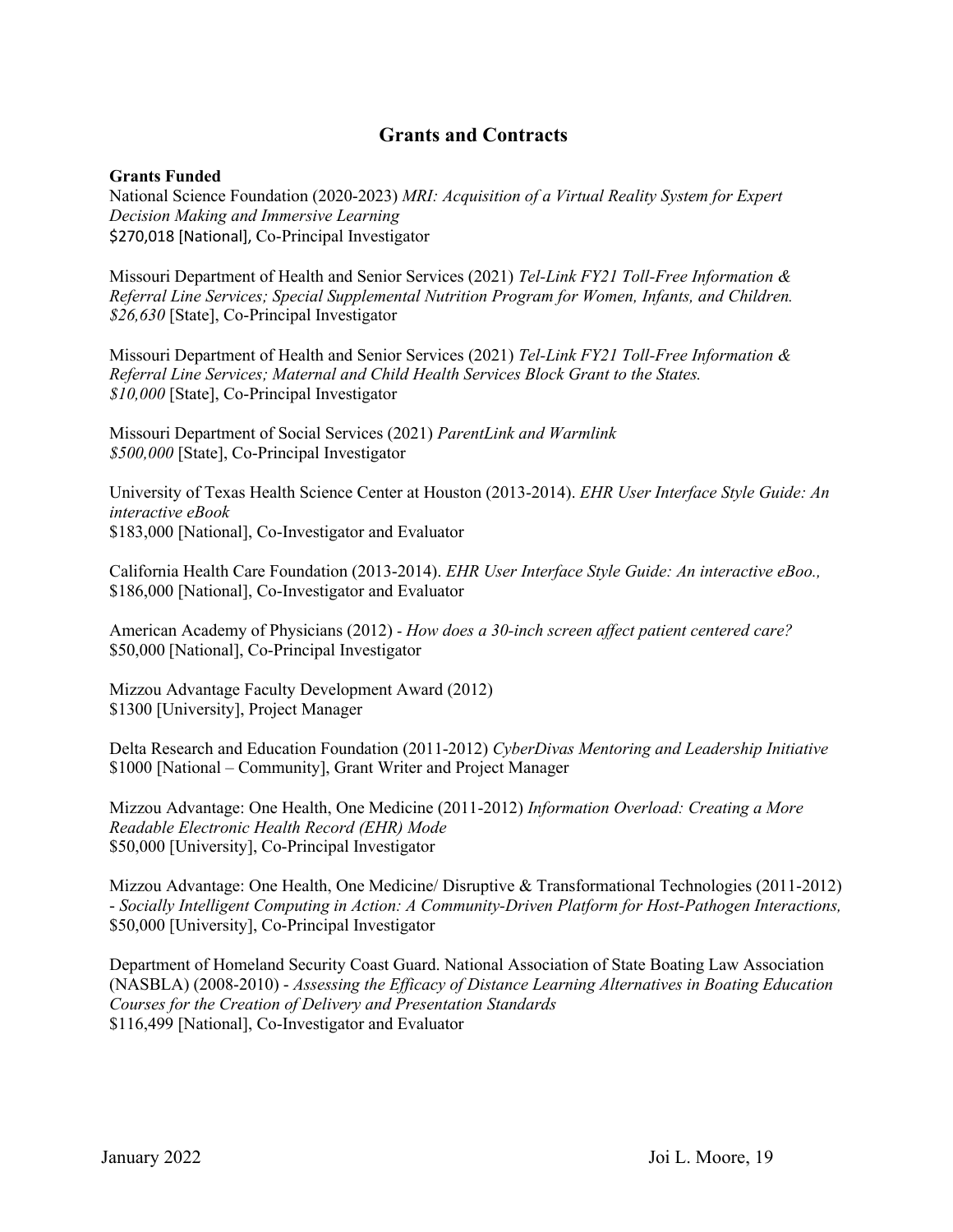Department of Health and Human Services (2007-2008). *Using HIT to Improve Ambulatory Chronic Disease Care* \$230,633.47 [National], Usability Evaluator

Fund for the Improvement of Postsecondary Education Special Focus Projects (FIPSE): US-Brazil Higher Education Consortia Program. (2003- 2007) - *Changing Perspectives: Technology Integration and the Multicultural Classroom*  \$203,981 [International], Co-Principal Investigator

Research Council Grant, University of Missouri-Columbia (2002-2003) - *Individual Differences in Information Seeking*  \$4000 [University], Principal Investigator

U.S. Department of Education, Preparing Teachers for Tomorrow's Technology (PT3) (2001-2005) - *Knowledge Integration for Technology in Education (KITE) Project* \$1,650,000 [National], Co-Principal Investigator and Internal Evaluator

U.S. Department of Education: South Central Regional Technology Consortium (1999-2000) - *Planet Innovation Project* \$104,000 [National]*,* Co-Principal Investigator

#### **Grants Not Funded**

National Institute of Health (2014-2018) - U54: *BD2K Center of Excellence for High-Touch and High-Throughput Analytics*, \$12,062,982 [National], Co-Investigator and Co-Grant Writer

Partnership to Strengthen Innovation and Practice in Secondary Education (PSIPSE) - MasterCard Foundation, the **MacArthur** Foundation, Wellspring Advisors, the Human Dignity Foundation, the Intel Foundation, and ELMA Philanthropies Services. *Mobile Apprenticeship in Kenya for High School Females* (August 2013*)*, [National], Co-Grant Writer

NIH National Institute of Health - *Mining Host-Pathogen Interactions By Integrating Heterogeneous Data Sources* (August 2012*,* \$1,494,364 [National], Co-Principal Investigator and Co-Grant Writer

US Department of Education Non Student Aid – *MU PEAK Experience* (March 2006). \$43,611,746 [National], Co-Principal Investigator and Co-Grant Writer

National Endowment for Humanities - *Virtual Reality Learning Environments* (October 1999). [National], Co-Principal Investigator and Co-Grant Writer

Institute of Museum and Library Services: National Leadership Grant - *Minority Fellowship in Developing Multimedia Information Systems in Museums and Libraries* (March 1999). \$85,334.00 [National], Principal Investigator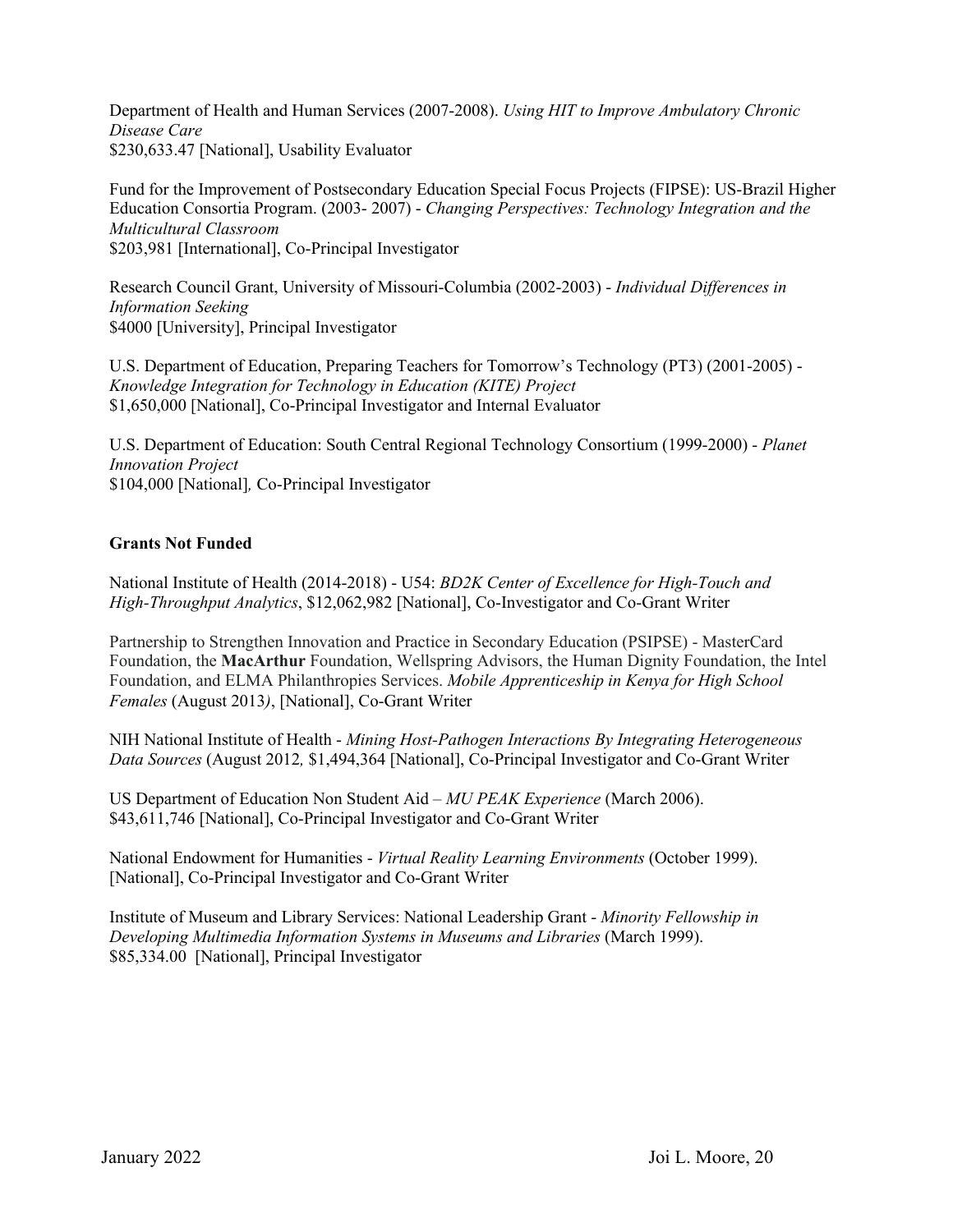#### **Contracts**

Cerner Corporation – Usability Studies for Health-IQ, Healthe Athlete, Cerner Care, Cerner Health Wins (2012-2013), \$79,588, Lead Contract Writer, Information Experience Lab project

Cerner Corporation – Living Lab, Semantic Search (2012), \$12,207, Information Experience Lab Faculty, Evaluator

Cerner Corporation – Living Lab, Mobile Surgeon (2012), \$19,656, Information Experience Lab Faculty, Evaluator

Shelter Insurance – Usability Study (2010), \$5,810, Lead Contract Writer, Information Experience Lab project

United States Department of Interior: National Park Service, National NAGPRA Program (2006) \$23,609, Co-Contract Writer

United States Department of Interior: Bureau of Land Management (2005) - Native American Consultation Database, \$19,352, Co-Contract Writer

## **Teaching History**

#### **School of Information Science & Learning Technologies, University of Missouri – Columbia (1998 – present)**

- 9455 Formative and Summative Evaluation: Provides an introduction to the basic competencies, processes, and principles of formative and summative evaluation by exploring the implementation of evaluation processes in emerging technologies to support learning and performance. (100% Online)
- 9469 Designing Performance Support Systems: Provides an opportunity to understand performance support systems and to develop, practice, and apply key competencies and processes for designing usability and interactivity into software applications and systems. (100% Online)
- 9461 Interaction Design: The course explores the application of interface and interaction design in emerging technologies to support learning and performance. (100% Online course)
- 9410 Doctoral Seminar: Human Computer Interaction: Provides an overview to the HCI field while focusing on the use and adaptation of existing HCI theories and research to a range of interface design problems. (Blended course)
- 4364/7364 Flash Authoring: Introduces undergraduate and graduate learners to fundamental concepts in the design, development, and evaluation of Interactive Multimedia (IMM) programs. Learners acquire hands-on experience in the creation of multimedia programs via Flash. (100% Online)
- 7360 Introduction to Web Development: Introduces learners to the fundamental concepts of Web development using HTML. (100% Online)
- 7370 Intermediate Web Development: Focuses on advanced HTML techniques, interactivity through use of JavaScript, and enhanced page design capabilities using Style Sheets. (100% Online)
- 4361/7361 Introduction to Digital Media: Students learn to create web-based digital media (images, audio, video and animation) and to display or showcase digital media on the World Wide Web. (100% Online)
- Q476 Instructional Design Models and Strategies: Introduces learners to fundamental concepts of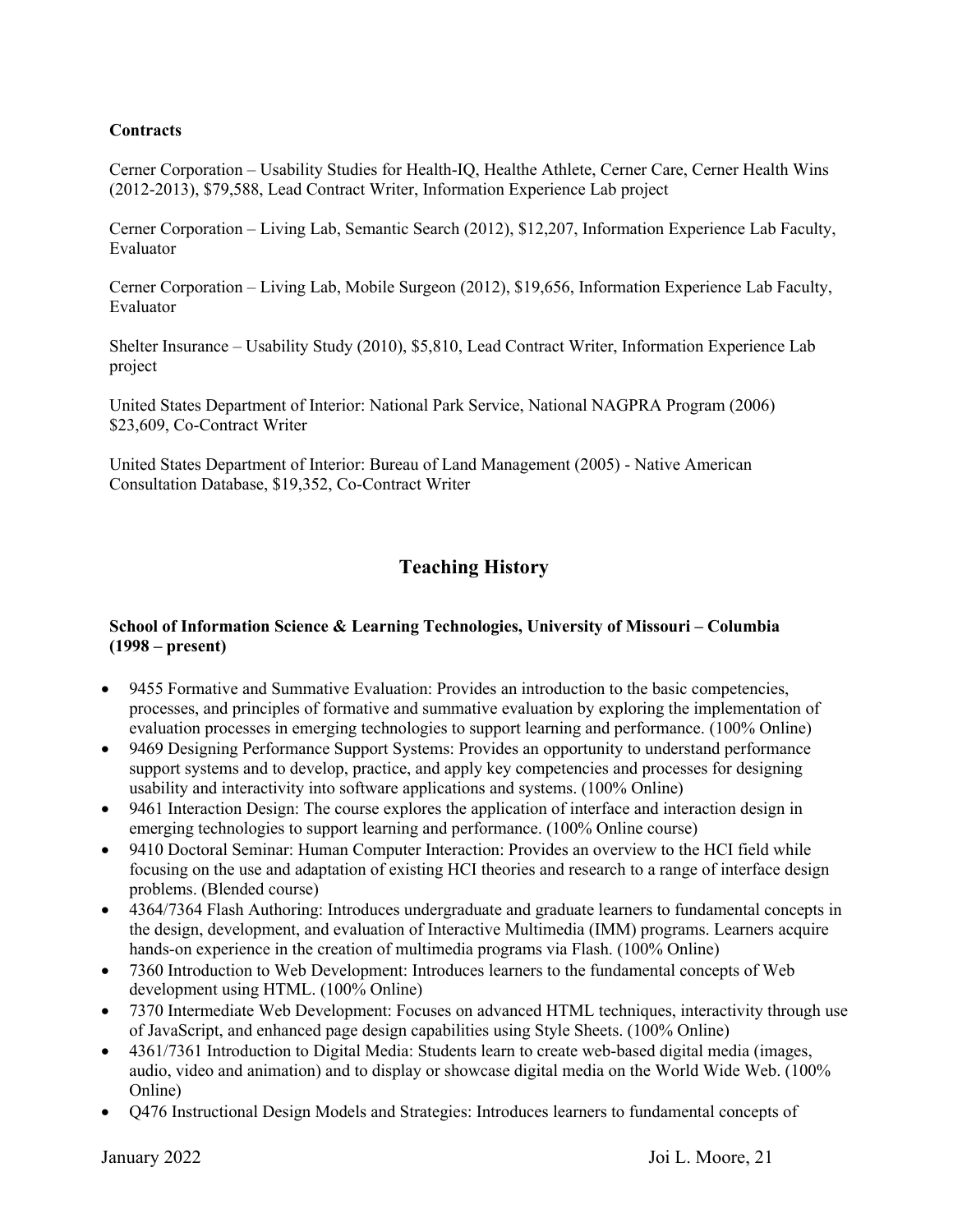instructional design strategies and tactics. (100% Online)

- O410 Project Management: Introduces learners to the necessary and practical project management concepts and skills that lead to reductions in project cycle time while maintaining control over budget, resources, risk, and delivered value. (Blended course)
- Q468 Task Analysis: Introduces learners to five main types of task analysis. (100% Online)
- Q460 Web Design and Development: This course guides learners during the design, development, and evaluation of World Wide Web (WWW) sites for clients. (100% Online)
- Q471 Instructional Systems Design: To provide an anchor for the instructional design concepts and practices studied, learners acquire hands-on experience in the design, development and evaluation of instruction, on a micro (lesson/session) level within the context of a macro (course/workshop) setting. (100% Online)
- O364 Digital Media Authoring Systems: Introduces learners to fundamental concepts in the design, development, and evaluation of Interactive Multimedia (IMM) programs. Learners acquire hands-on experience in the creation of multimedia programs via Macromedia Director. (100% Online)

#### **Graduate School of Education Instructional Technology Program, George Mason University (2006)**

• EDIT705 Instructional Design: This course introduces learners to fundamental concepts in the process of design. To provide an anchor for the design concepts and practices studied, learners acquire handson experience in the design, development and evaluation of instruction, on a micro (lesson/session) level within the context of a macro (course/workshop) setting. (100% Online)

#### **School of Information Systems and Technology, Kaplan University (2005)**

• IT464-01 Object Oriented Programming: This course focuses on object-oriented programming (OOP). A wide range of OOP concepts and principles and their use in programming are discussed. Object-oriented, event-driven, and interactive programming techniques are presented. Emphasis is placed on design process and structure. (100% Online)

#### **Department of Instructional Technology, University of Georgia (1997 – 1998, 2002)**

- EDIT 6170 Instructional Design: Emphasis is placed on the design of learning resources most appropriate for the goals of the instruction being created. Instruction developed in the course is standalone instruction that can be replicated and distributed within a real-world context. (Visiting Instructor, Summer 2002, 100% Online)
- EDU 200 Introduction to Computing for Teachers: Introduces pre-service teachers to a range of educational computer applications. Participants acquire hands-on experience in the operation of microcomputers that are used to support learning and teaching in K-12 educational setting.
- EIT 401Basic Instructional Media: Introduces the leaner to the basic concepts and strategies for implementing different media with the development and delivery of instruction. Students acquire skills with different technology such as scanners, digital cameras, multimedia editors, and application programs.

#### **Department of Computer Information Systems, Shaw University (1993 – 1995)**

- Introduction to Computer Information Systems: This course is an introduction to computer information systems and how they are used.
- Computer Programming Principles: Student learns the basic programming concepts and principles necessary for solving general problems.
- Management Information Systems: Focuses on the structure and design of information systems that support organizational management functions.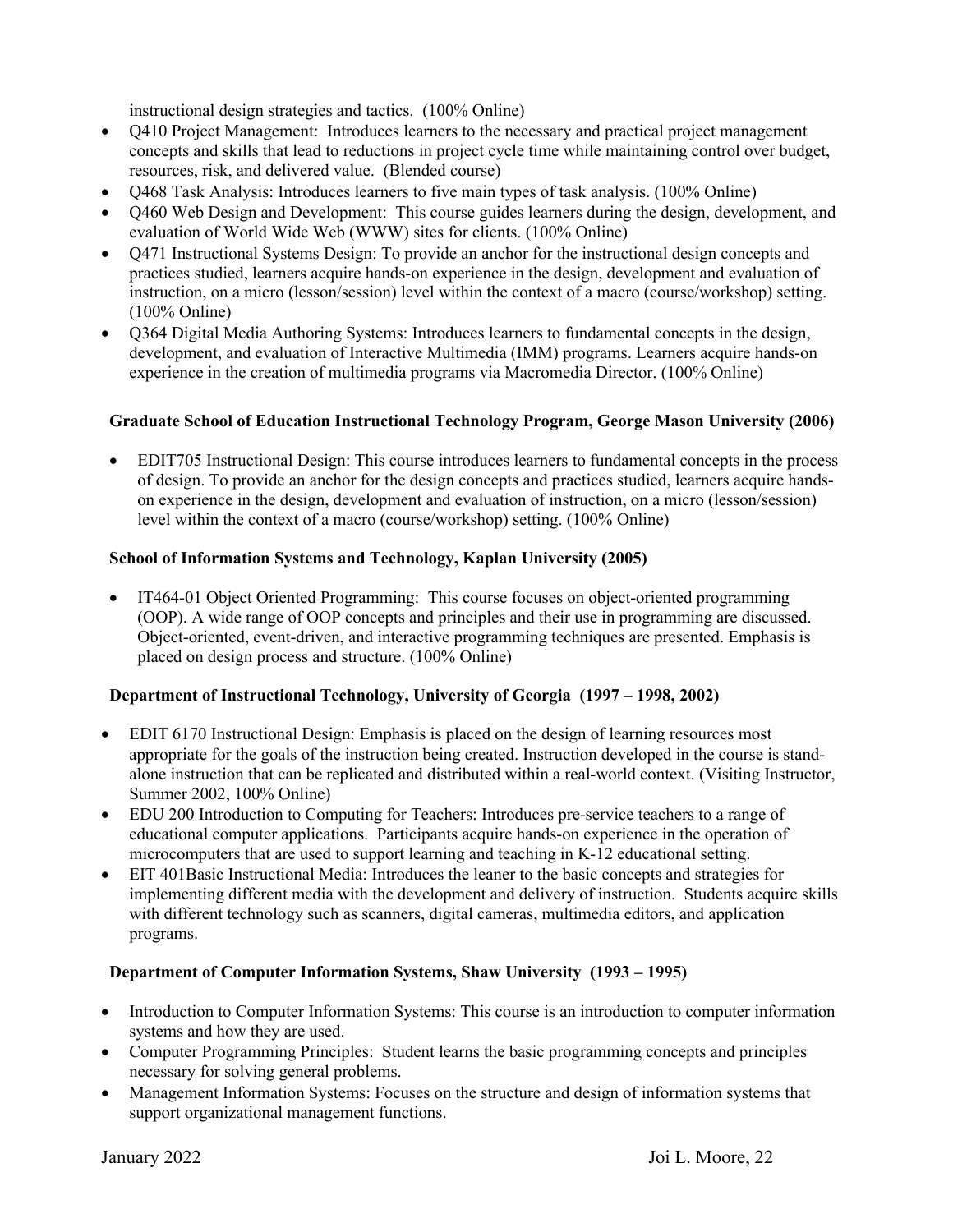- Database and File Systems: Focuses on the analysis and implementation of computerized filing systems for the support of large databases.
- Computer Operating Systems: Introduces students to the functions of operating systems for batch, online, multiprogramming and multiprocessing environments

## **Student Advising**

#### **Dissertation Chair**

- Royse, Lisa (2018). Using Cognitive Work Analysis To Design A Continuous Quality Improvement Monitoring System For Medical School Accreditation
- Myers, Danny (2018). Using Impact Asthma ECHO to Influence Physician Self-Efficacy and Guideline Adherence
- Kueker, Doug (2017). Learning From Screencast Videos For Software Training: A Comparison Of Dual and Single-Screen Learning Conditions
- Bates, Carla (2017). Teaching Pedagogy and Preferred Learning Styles For Introductory Computer Programming Course
- He, Zhenyu (2016) Voicethread, Pedagogical Support For Knowledge, Problem Solving, and User Satisfaction Among Undergraduate Students in a Special Education Course Module (Note: Co-Chair)
- Cosgrove, Asikaa (2016). The Effects of Gamification On Self-Efficacy and Persistence In Virtual World Familiarization
- Saparova, Dinara (2015). Evaluating The Appropriateness of Electronic Information Resources For Learning In Pre-Clerkship Medical Education: An Eye Tracking Study
- Dickson-Deane, Camille (2013). Impacting the Usability Evaluation Process: Selecting User Testers Based on Their Domain knowledge and Cognitive Constructs
- Henry, Holly (2013). Using Problem-Centered Learning To Foster Argumentation In Introductory Sociology (Note: Co-Chair)
- Antonacci, David (2011). The Influence Of Direct Instruction On Asynchronous Educational Discussions
- Lodree, Anika (2005). The Effects of Animated Agents with Verbal Audio on Mathematics Comprehension and Attitudes toward Mathematics and Computers
- York, David (2003). Falling Through The Net: Implications Of Inherent Characteristics In Student Retention and Performance at a Community College
- Downing, Ricard (2003). Individual Differences In Information Seeking: The Effects and Interaction of Spatial Visualization and Domain Expertise
- Howland, Jane (2000). Women as Learners: Self-Direction and Connection in an Internet Learning Environment

#### **Dissertation Committee Member**

- Niemeyer, MaryAnn (2019). Exploring Novice Rn's Perception Of ACLs Simulation: Recognition And Prevention Of Failure To Rescue
- Kinley, Lori (2018). Analyzing The Physical And Virtual Interior Design Studio Classroom Practices And Culture
- Ding, Nan (2018). The Effects of Visual Programming on Elementary School Students' Computational Thinking
- Xing, Wanli (2016). Investigating the Collective Knowledge Curation Process of Online Health Communities
- Choi, Grace (2016). Discovering Hidden Digital Producers On Social Media: Theorizing Digital Literacy Education By Understanding Motivation, Creativity, And Gender Differences
- Lowrance, Nathan (2015). Google Scholar and Meta Descriptions: Does Adding Abstracts to a Search Engine Results Page Aid in Undergraduate Document Triage Efficiency?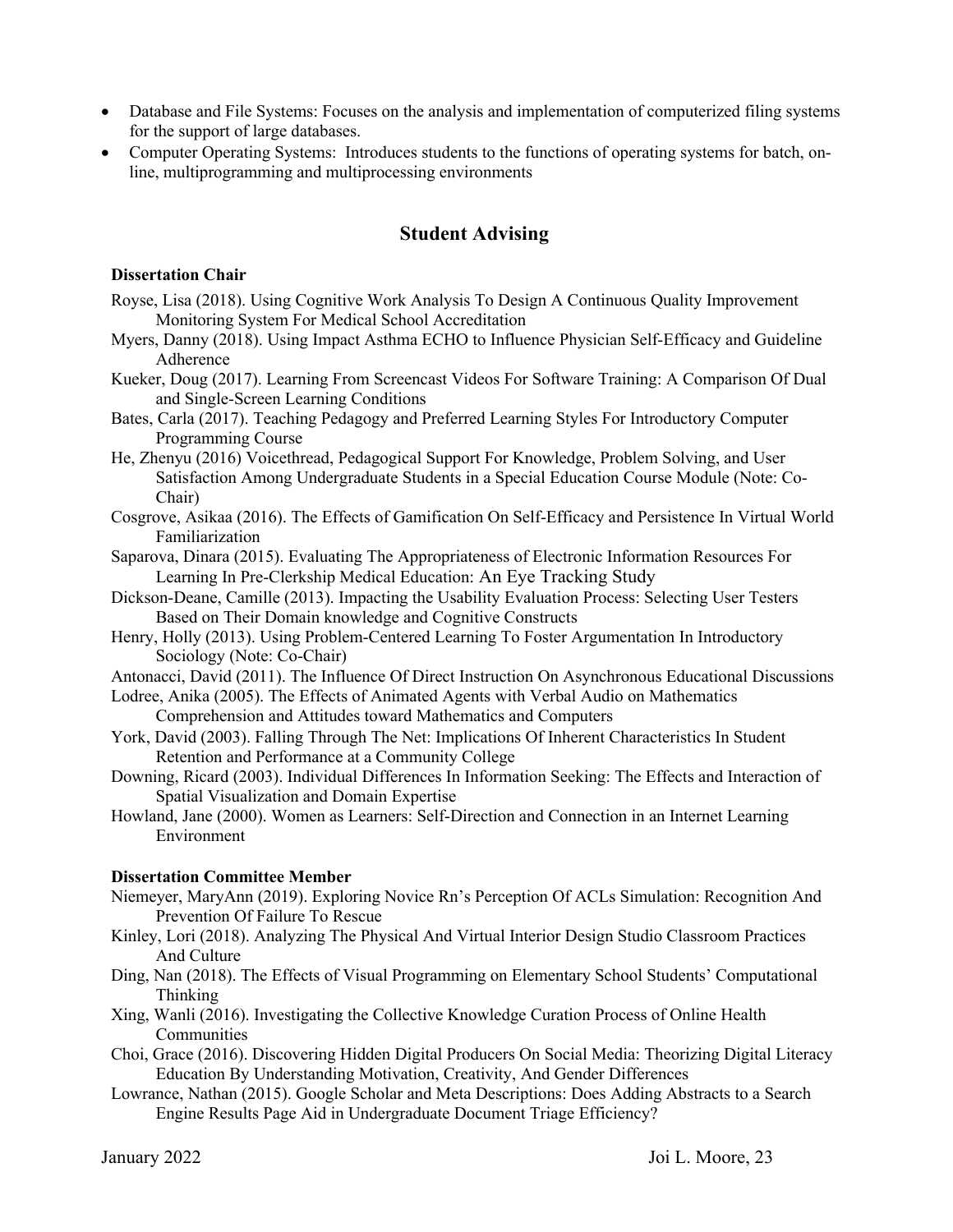## **Student Advising**

- Chandraskera, Tilanka (2015). The effect of AR and VR interfaces on epistemic actions and creative process
- Vo, Ngoc (2015). Students' Choices of Informal Learning Spaces
- Clark, Martina (2015). Determining the Impact of Usability Issues of Primary Care Physicians by Expertise When Using an Electronic Health Record
- Larsen, Chris (2015). A Case Study Of The Cognitive Apprenticeship Model In Leadership Education
- Washburn, Margarida (2015). Performances Of Trust Among Learners In The Context Of Online Social Learning
- Kibaru, Francis (2013). Exploring Multi-Stakeholder Perspectives On Dimensions Of Online Course Quality In Higher Education
- Linder, Tim (2013). Case Study Of Interactive Digital Forms On Orthopedic Patient Satisfaction and Score
- Thomas, Amanda (2013). A study of algebra 1 students' use of digital and print textbooks
- Galyen, Krista (2013). Characterizing Performance Via Behavior Co-Occurrences In A 3d Collaborative Virtual Learning Environment: An Exploratory Study Of Performance And Design
- Reid, David (2012). Using Collaborative Filtering Based Recommendations to Promote the Social Nature of Online Learning
- Alghenaimi, Said (2012). The Role of Electronic Health Records in Structuring Handoff Communication and Maintaining Situation Awareness among Nurses during Handoff
- Tawfik, Andrew (2012). Role of Failure in The Construction Of Case Libraries
- Guajardo, Jesus (2012) Effects of A Patient's Name and Image on Medical Knowledge Acquisition
- Runyon, Darla (2011). Effects of Discussion Forums On Student Academic Success Within Academic Disciplines In Online Undergraduate Courses
- Kwon, Kyungbin (2011). The Effect of Self-Explanation and Metacognitive Scaffolding On Learning Web Programming
- Nuankhieo, Piyanan (2010). A Comparative Study of The Effects of Instructional Design-Based Scaffolding and Management-Based Scaffolding on Learning in Online Collaborative Groups
- Kumalasari, Christiana (2010). Simulation, Reflection, and Feedback in Medical Education
- Ai, Jive (2009). Web-based Learning: Discovering Patterns of Activity
- Gould, Anthony (2009). A Strategy To Scaffold Critical Thinking During Analysis of Leadership Cases
- Goggins, Sean (2009). Knowledge Construction, Social Identity and Social Network Structure in Completely Online Groups
- Liu, Pei-Ju, (2008). Technology Use, Cooperation, and Organizational Learning in Patient Safety Reporting.
- Hirner, Leo (2008). Quality indicators for evaluating distance education programs at community colleges.

Lu, Wei-Hsin (2007). Understanding The Effect of Computer-Supported, Case-Based Instruction on Third-Year Medical Students' Ethical Reasoning

- Amelung, Chris (2005). A Context-Aware Notification Framework For Developers of Computer Supported Collaborative Environments
- Yoon, So-Yeon (2004). Impact of Desktop Virtual Reality On System Usability: A Case Study of Online Consumer Survey Using a VR Integrated Decision Support System
- Oh, Sangchul (2004). The Effects of Constraint Based Argumentation Scaffolding and Epistemological Beliefs on Ill Structured Diagnosis-solution Problem Solving
- Mayer, Christine (2004). An analysis of the dimensions of a web-delivered problem-based learning environment
- Schneiderheinze, Art (2003). Adoption as mediated action: How four teachers implemented an innovation cluster
- Davis, Linda (2002). The Effects of Student Learning Styles, Perceptions of Online Learning and Demographics on Distance Education Outcomes in Higher Education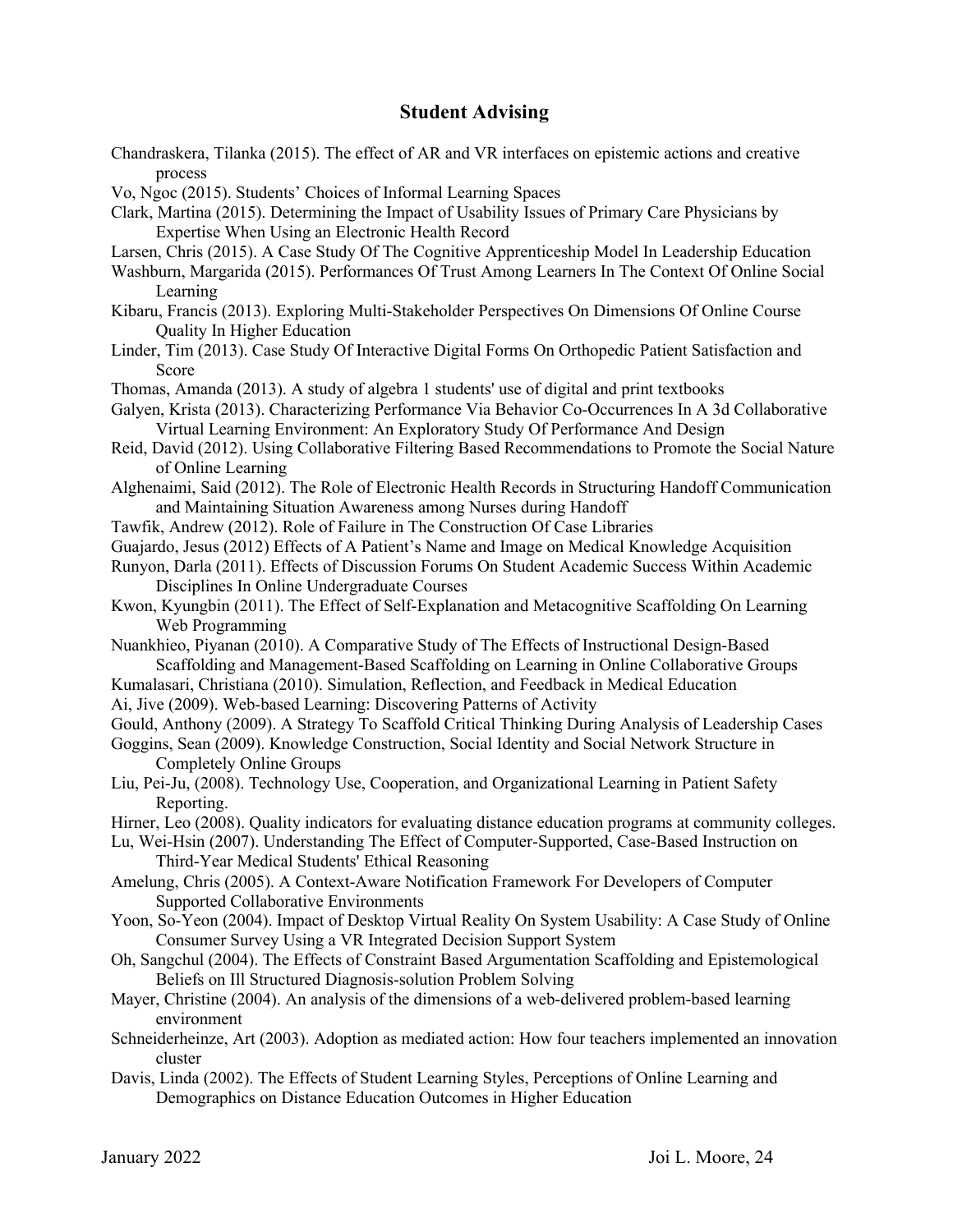## **Student Advising**

Wang, Minjuan (2001). The Construction of Shared Knowledge In An Internet-Based Shared Environment For Expeditions: A Study of External Factors Implying Knowledge Construction Lynch, Linda (2001). Technology Value-Beliefs and Technology Skill Self-Efficacy of Preservice Teachers: A Measurement and Structural Model

## **Professional Service Activities**

#### **Consulting**

| 2003-2010       | Sympora Technologies, Instructional Technology and E-Learning Projects               |
|-----------------|--------------------------------------------------------------------------------------|
| 2003            | Department of Education, Evaluation Mentor, Star Schools Program and Ready to        |
|                 | <b>Teach Program Directors and Evaluators Meeting</b>                                |
| <b>Projects</b> |                                                                                      |
| $2002 - 2006$   | Missouri State Coordinator for Science and Everyday Experiences (SEE) Initiative,    |
|                 | funded by National Science Foundation. Implemented by Delta Sigma Theta Sorority,    |
|                 | Inc. and the Delta Research and Education Foundation (DREF), in partnership with     |
|                 | the AAAS Directorate for Education and Human Resources Programs                      |
| 2000            | Instructional Delivery and Researcher for Jefferson Elementary School Project in St. |
|                 | Louis, Missouri. Co-Instructor for "Integrating Technology into a Standards-based    |
|                 | Elementary Curriculum"                                                               |

#### **University of Missouri**

#### *Campus*

| $2020 - 2021$    | University Workload Taskforce                                                         |
|------------------|---------------------------------------------------------------------------------------|
| $2019$ - present | Faculty Council, Black Faculty and Staff Organization representative, Student Affairs |
|                  | subcommittee                                                                          |
| $2017 - 2018$    | Co-Chair, Search Committee for Provost and Executive Vice Chancellor                  |
| $2017 - 2018$    | Task Force on Academic Program Analysis, Enhancement and Opportunities                |
| $2017 - 2018$    | Chairs Council                                                                        |
| $2016 - 2017$    | Search Committee for University of Missouri Chancellor                                |
| $2016 - 2017$    | Co-Chair, Distance Education Strategic Planning Committee                             |
| $2016 - 2017$    | MU IT Transition Organizational Design Subcommittee                                   |
| 2016             | Chair, Evaluation Committee – Educational Technologies (ET@MO)                        |
| $2015$ - present | <b>Black Faculty and Staff Organization</b>                                           |
|                  | President $-2017$ to 2018<br>$\bullet$                                                |
|                  | Executive Committee $-2015$ to present<br>$\bullet$                                   |
| 2015             | Search Committee for Director - Academic Retention Services                           |
| $2013 - 2014$    | Co-Chair, Search Committee for Director- Mizzou Online                                |
| 2012             | Integrating the Mizzou Student Experience: Sub-committee: Integrating Modes of        |
|                  | Delivery: eLearning                                                                   |
| 2012             | Academic Retention Services Advisory Council                                          |
| 2009 - 2012      | Center for the Digital Globe Faculty Fellow                                           |
| $2012 - 2013$    | MIZZOU Experience workgroup                                                           |
| $2011 - 2012$    | Faculty Task Force for Academic Policies for eLearning                                |
| 2011             | eLearning Task Force: Faculty Support Committee                                       |
| $2009 - 2012$    | Information Technology Committee, Chair, 2011 - 2012                                  |
| January 2022     | Joi L. Moore, 25                                                                      |
|                  |                                                                                       |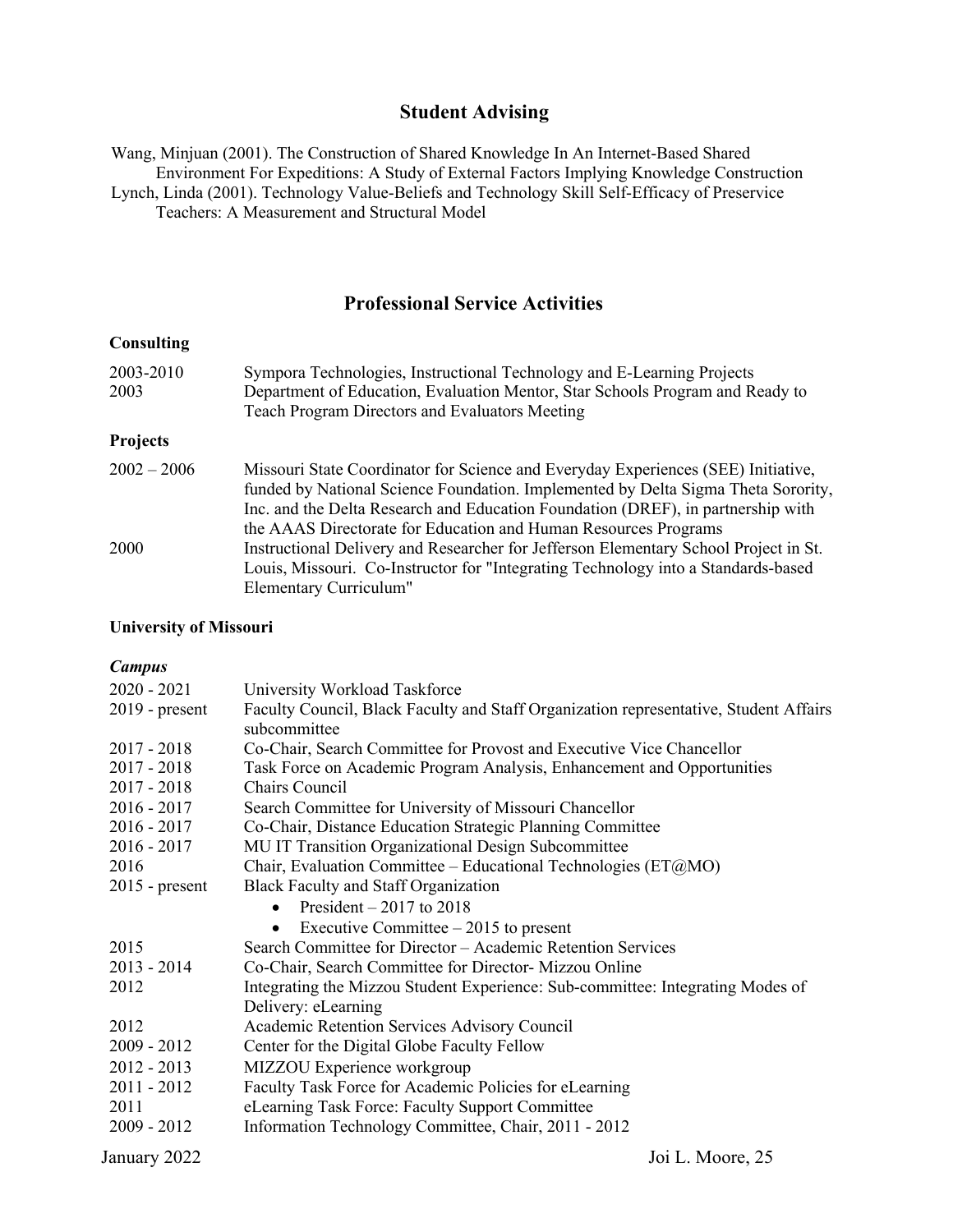## **Professional Service Activities**

| $2002 - 2005$ | <b>Minority Affairs Committee</b>                                       |
|---------------|-------------------------------------------------------------------------|
| 2004 - 2012   | Epsilon Psi Chapter of Delta Sigma Theta Sorority, Inc., Campus Advisor |
| $2006 - 2012$ | Digital Media Club, Campus Advisor                                      |

#### *College of Education*

| $2018$ – present | Promotion and Tenure Committee               |
|------------------|----------------------------------------------|
| 2013             | <b>Graduate Education Committee</b>          |
| 2012             | <b>COE Website Taskforce</b>                 |
| $2008 - 2012$    | Curriculum Committee                         |
| 1999 - 2000      | <b>Teacher Development Program Committee</b> |

## *School of Information Science & Learning Technologies*

| 2013          | Information Experience Lab Usability Conference, Co-Planner                       |
|---------------|-----------------------------------------------------------------------------------|
| $2008 - 2010$ | Learning Systems Design & Development Primary Portfolio Coach                     |
| 2007          | Training and Development Curriculum Development Committee                         |
| $2003 - 2004$ | Faculty Search Committee for Digital Media Systems Development                    |
| 1999 - 2000   | Faculty Search Committee for the MOGAIA program area                              |
| 1999 - 2000   | Interactive Learning and Information System (ILIS) Review Board. Scholarly review |
|               | of interactive learning and information system products developed by academics in |
|               | the higher education community.                                                   |

## **Grant Review**

| 2012       | Social Sciences and Humanities Research Council of Canada (SSHRC)           |
|------------|-----------------------------------------------------------------------------|
| 2011, 2013 | National Science Foundation Grants: DRL - ITest                             |
| 2011       | National Science Foundation Grants: DRL - K12                               |
| 2002       | Department of Education, Ready to Teach Grant proposals                     |
| 2002       | National Science Foundation (NSF), Research on Learning in Education (ROLE) |
|            | grant proposals                                                             |

#### **Journal Manuscript Review**

| $2013$ - present | Ad-Hoc Manuscript Reviewer, Interacting with Computers                     |
|------------------|----------------------------------------------------------------------------|
| $2015$ - present | Consulting Editor, Educational Technology Research & Development           |
| 2013             | Ad-Hoc Manuscript Reviewer, Equity & Excellence in Education               |
| 2012             | Ad-Hoc Manuscript Reviewer, Internet and Higher Education                  |
| 2012             | Ad-Hoc Manuscript Reviewer, Herald Journal Education and General Studies   |
| 2011             | Ad-Hoc Manuscript Reviewer, Journal of Educational Computing Research      |
| 2011             | Ad-Hoc Manuscript Reviewer, Journal of STEM Education                      |
| 2011             | Ad-Hoc Manuscript Reviewer, Asia Pacific Journal of Education's - Special  |
|                  | Issue on 'Learning in Asia                                                 |
| 2010             | Ad-Hoc Manuscript Reviewer, Journal of STEM Education                      |
| 2007             | Guest Editor - Journal of Negro Education, Special Issue, 6(1)             |
| 2003 - 2007      | Editorial Review Board, Canadian Journal of Learning and Technology        |
| 2006             | Ad-Hoc Manuscript Reviewer, Journal of Research on Technology in Education |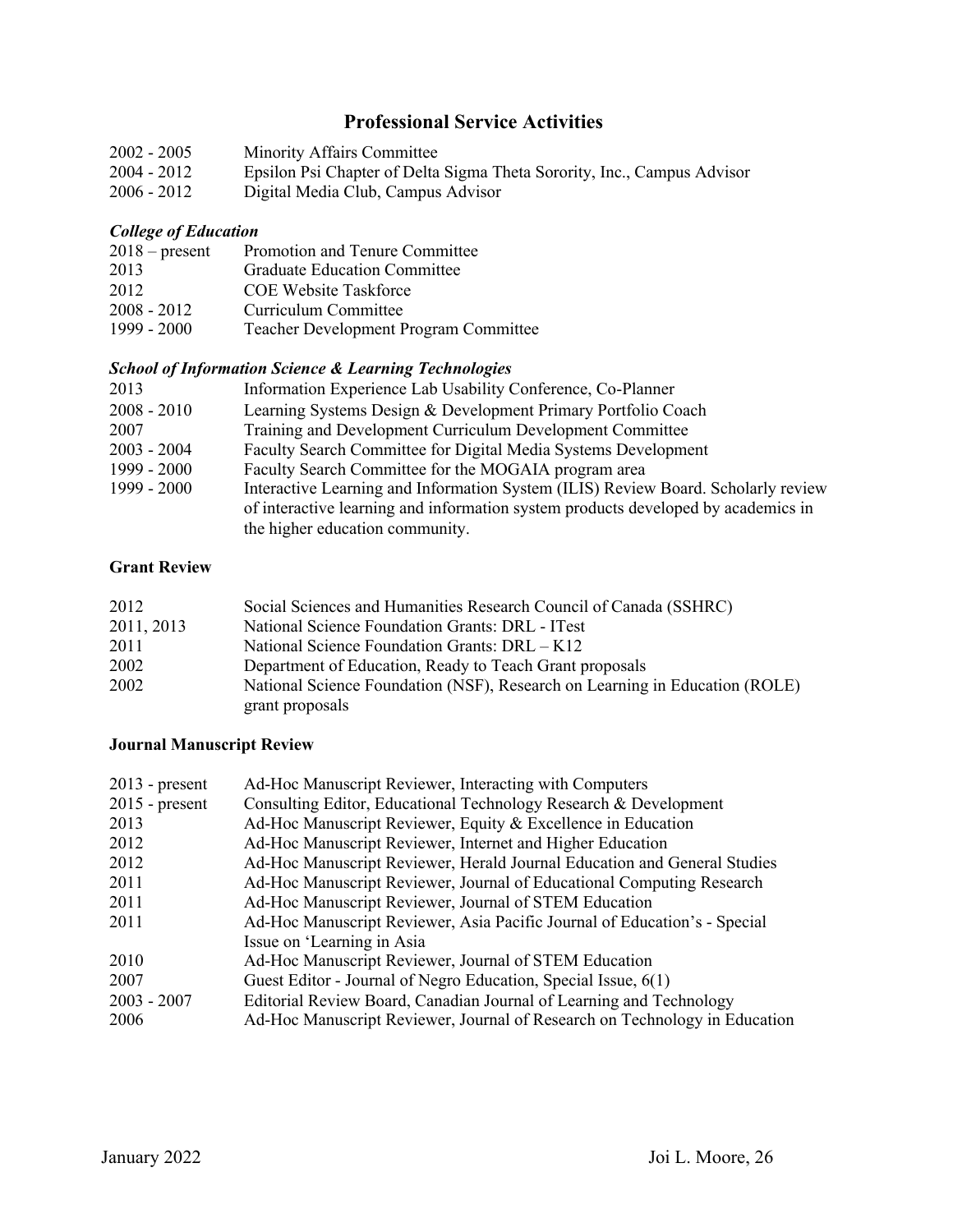## **Professional Service Activities**

### **Conference Leadership**

| 2008      | Session Facilitator. Training and Performance Division Sponsored Presentations.          |
|-----------|------------------------------------------------------------------------------------------|
|           | Association for Educational Communications and Technology (AECT)                         |
| 2002-2005 | Session Facilitator. Minorities in Media Sponsored Presentations. Association for        |
|           | Educational Communications and Technology (AECT)                                         |
| 2001      | Session Chair. SIG - Instructional Technology Business Meeting. American                 |
|           | Educational Research Association (AERA), Seattle, Washington                             |
| 1998      | Session Chair. Web-based Learning, Instruction and Implications. Association for         |
|           | Educational Communications and Technology (AECT), St. Louis, Missouri                    |
| 1998      | Session Chair. The Importance of Physical Place and Presence in Distance                 |
|           | <i>Education</i> . Association for Educational Communications and Technology (AECT), St. |
|           | Louis, Missouri                                                                          |

#### **Organization Leadership**

| $2018 - 2019$    | Executive Secretary and Interim Executive Secretary, Association for Educational  |
|------------------|-----------------------------------------------------------------------------------|
|                  | Communications and Technology (AECT)                                              |
| $2015 - 2018$    | At-Large Representative for Board of Directors, Association for Educational       |
|                  | Communications and Technology (AECT)                                              |
| 2014, 2015       | Advisory Board for the Consortium for the Science of Socio-technical Systems      |
|                  | (CSST) Summer Institute                                                           |
| $2006 - 2009$    | Training and Performance Division, Association for Educational Communications and |
|                  | Technology (AECT)                                                                 |
|                  | Past President, 2009-2010<br>$\bullet$                                            |
|                  | President, 2008 - 2009<br>٠                                                       |
|                  | President-Elect, 2007 - 2008<br>$\bullet$                                         |
|                  | Division Member-at-Large, Representative $2006 - 2007$<br>$\bullet$               |
| $2000 - 2005$    | Minorities in Media Affiliate of Association for Educational Communications and   |
|                  | Technology (AECT)                                                                 |
|                  | President, November 2003 to October 2005<br>$\bullet$                             |
|                  | President-Elect, November 2001 to November 2003<br>$\bullet$                      |
|                  | Secretary/Treasurer, February 2000 to November 2001                               |
| $2007 - 2008$ ,  | Association for Educational Communications and Technology (AECT) Conference       |
| $2002 - 2004$    | <b>Planning Committee</b>                                                         |
| $2009 - 2010$ ,  | Association for Educational Communications and Technology (AECT) Nomination       |
| $2001 - 2003$    | Committee                                                                         |
| 1990 - 1998      | National Society of Black Engineers (NSBE)                                        |
|                  | Secretary, Raleigh/Durham, NC Chapter, 1990                                       |
| <b>Community</b> |                                                                                   |
|                  |                                                                                   |
| $2017$ - present | BOLD Leadership & Excellence Academy: Board of Directors, STEM Coordinator        |
| 2019             | Family Impact Center: Advisory Board                                              |

2011- 2015 General Electric: Leadership DELTA mentor

2012 Volunteer Presenter, Sol House Homeless Youth Program, Columbia, MO